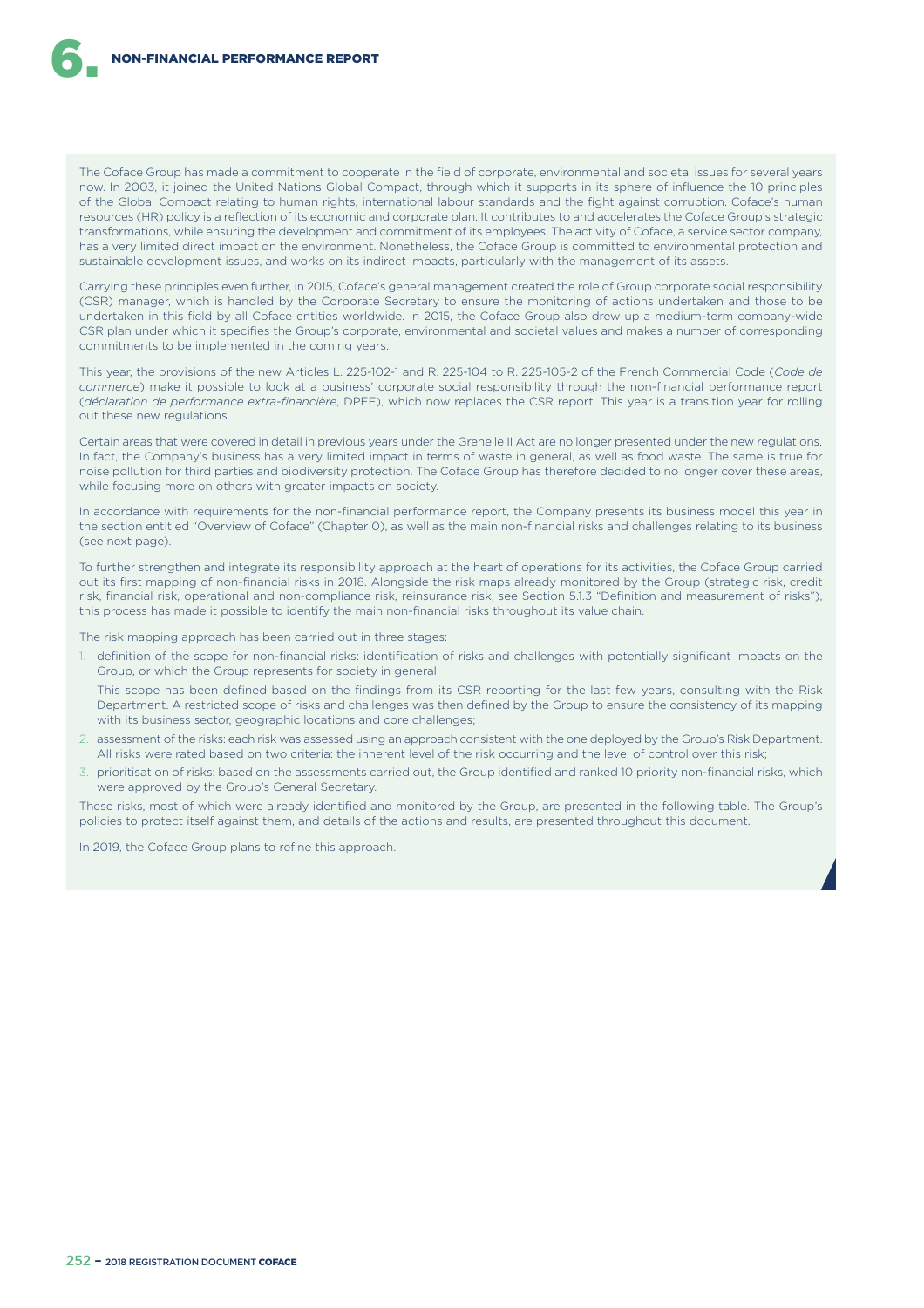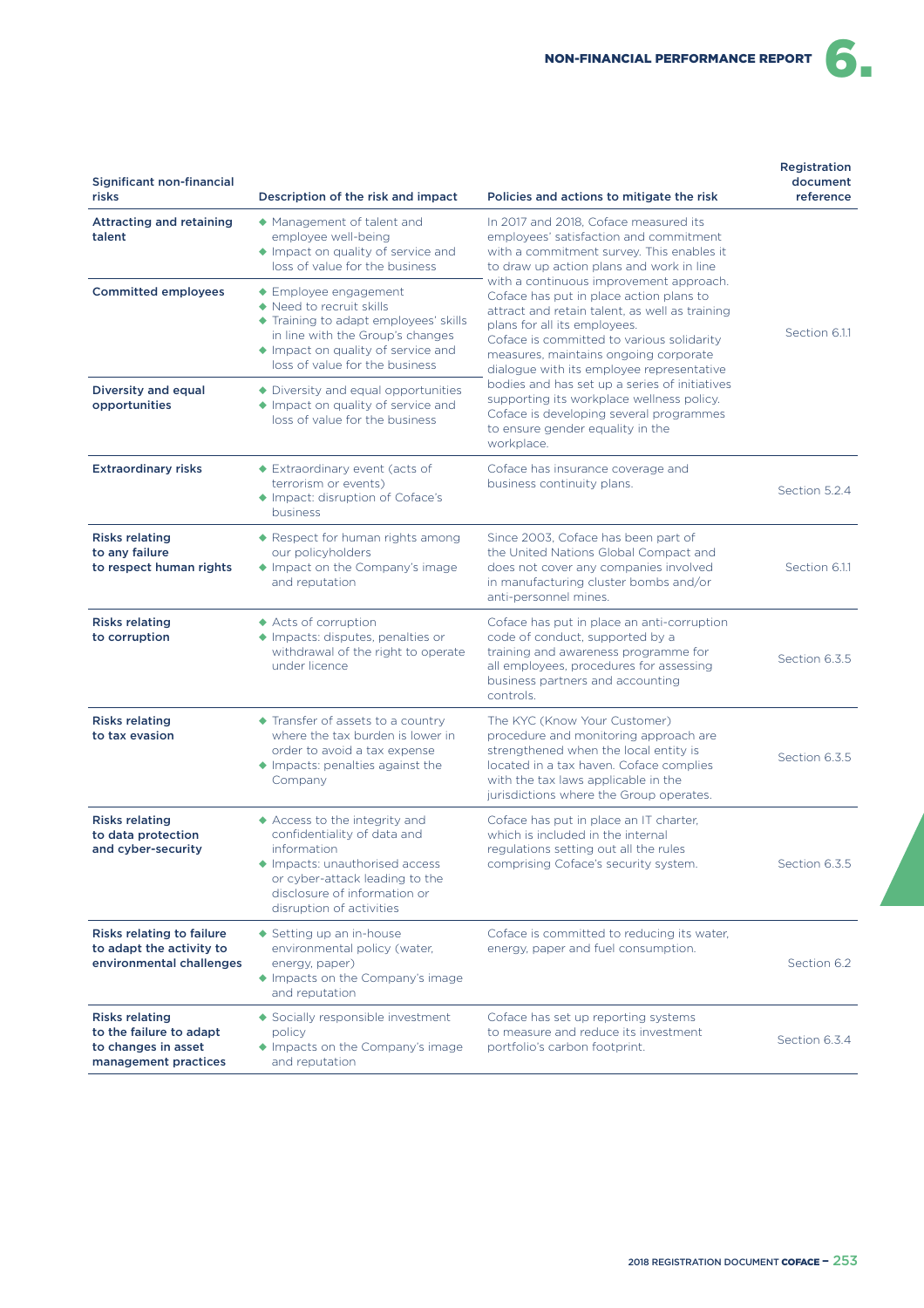

4,131 employees in 63 countries **Over 800** participants in

the **My Voice** groups, with a total of 550 initiatives launched



Continuity with the global gender equality initiative







285 participants in Lead Together, representing 50 countries

39 V.I.E (international intern in a Coface Trade Aid 97% of assets covered by company) in 2018

**SRI** 

# **6.1 SOCIAL INFORMATION**

# 6.1.1 Human Resources and performance development policy

Each year, the Group Human Resources (HR) Department reviews and shares with its contacts in the Coface regions and countries all its governance principles; these are presented together with the overall HR strategy. The goal is to adopt a common vision of the organisation of the function, its challenges and the application of its policies, in particular Talent Reviews and succession plans, the compensation policy and HR support for businesses.

## Introduction

In various ways, the Fit to Win plan has covered most of the Company's functions, all of its key processes and the vast majority of its teams. Against a backdrop of the transformation of tools, organisations and management, this transformation needed to be supported by a cultural reference, built around Coface's values, as redefined in 2016.

Alongside this, in line with the focus on risk and control functions, such as compliance, skills have been further strengthened in these areas, which has also required extensive cultural support, in order to build awareness and ramp up training on these management practices.

One of the driving forces for the cultural transformation has been the roll-out of a diferent organisation, in January 2017. Shortly after Fit to Win was launched, the control functions, *i.e*., the department in charge of ensuring compliance, risk management and the audit functions, adopted an integrated organisation, with a direct reporting line between the Group departments and the regional departments. This realignment of the organisation made it possible to very quickly align the objectives for these functions in all the Group's companies, distributing the desired changes in practices in these various areas with a more direct approach.

One key driving force has been the work carried out to strengthen the managerial culture, which the Company wanted to be more agile, more client-centric and more closely aligned with its employees' cultural diversity.

Reflecting this drive to strengthen the culture, a number of managers have arrived from international companies, with transformation experience. One third of the Senior Manager positions have been filled with new arrivals, making it possible to strengthen and enrich the managerial culture over the last three financial years. The Executive Committee has also benefited from an in-depth renewal.

An ambitious leadership development programme Lead Together has also been launched. This programme, headed up by the Executive Committee and Group HR and supported by the expertise of an outstanding partner, will cover 500 of the Company's managers between 2018 and 2019, representing nearly 15% of Coface's workforce, and all of its Senior Managers and mid-level managers.

The launch of an employee commitment survey in 2017, then 2018, has made it possible to take a further step forward with the cultural transformation. The survey's findings revealed an extraordinarily high participation rate (92%), with a level of engagement below the industry benchmark, and showed us the areas requiring progress and the priorities for improving our management practices.

The strengthening of managers' role in developing their employees is one of the priorities and has led to broader objectives being set for annual appraisals to include employee development.

Coface has also chosen to involve employees in the review processes looking at how to improve commitment: we have set up action groups, made up of volunteers, and asked them to work on proposals for actions and their implementation. Large numbers of employees have been involved in these groups, which have met a number of times, around brainstorming sessions, involving diferent hierarchical levels and working on a positive agenda for improving day-to-day life. This new and informal way of working in groups has clearly contributed to the cultural change.

The cultural transformation has also been reinforced with a strong focus on international mobility and talent development in order to distribute best practices between countries and benefit from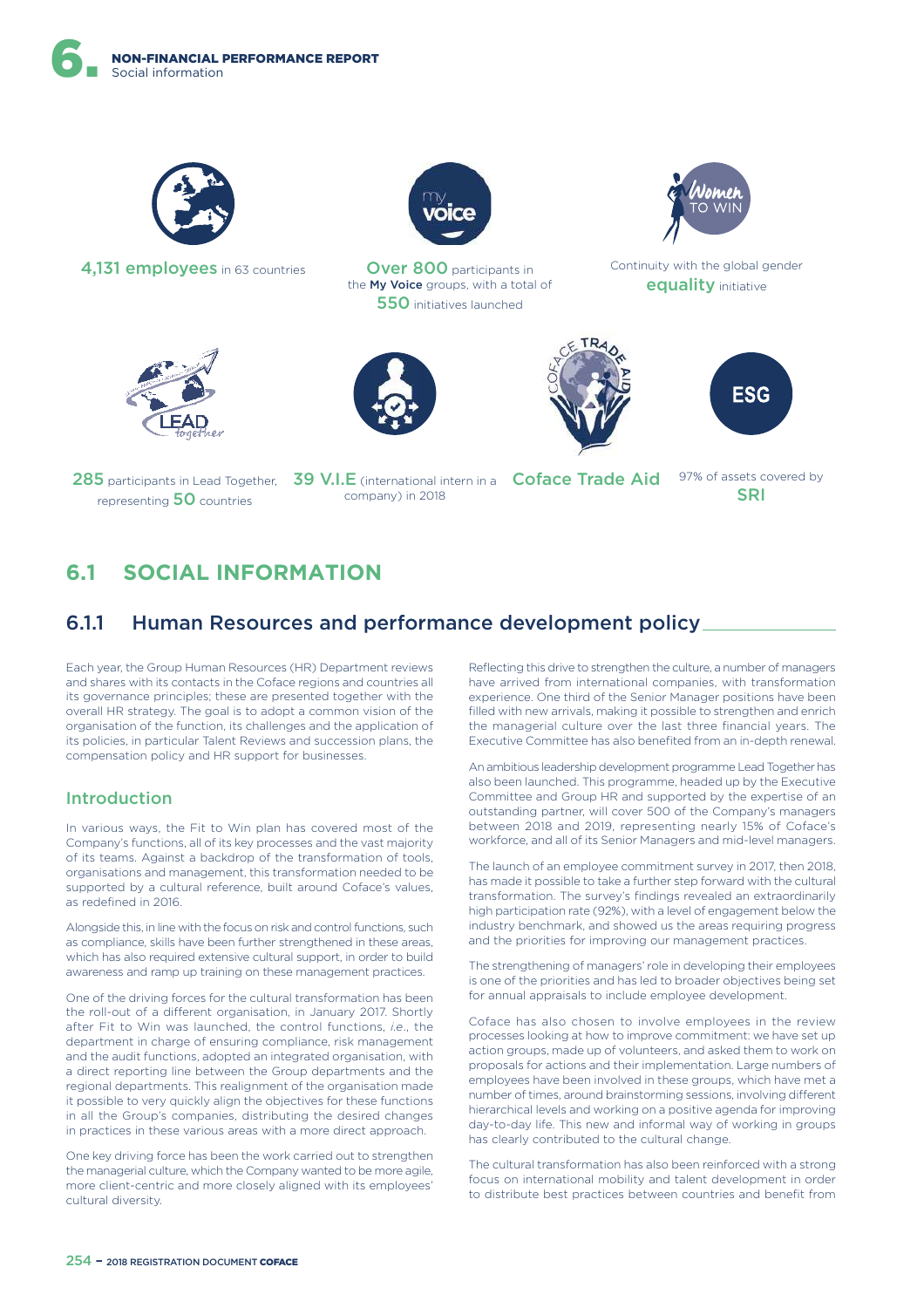

diverse ideas and practices from the Group's various companies. In 2018, the number of international transfers was 2.4 times higher than the average for the past five years.

Lastly, in terms of talent management, we have focused on gender equality and specifically development opportunities with the Women to Win programme. This initiative, which is still a long way from being completed, is already opening up positive cultural changes.

## A real asset: our diversity

The following data come from the Group's HR reporting tool, available online. The database is updated in real time, and receives a steady flow of data from local HR managers in the countries. Consolidation of this information occurs on the last business day of the month, which allows monthly scorecards to be produced. This reporting includes the individual contract, activity, business and length of service data for each legal entity in the Group and information on the hierarchical links between the various positions.

The tool also serves as a strategic planning tool for staff, as it makes it possible to manage recruitment actions and internal transfers within the context of a reference budget. The breakdown of Coface's workforce is presented below:

#### Strong international dimension

At December 31, 2018, the Group employed 4,131 people based in 63 countries, compared with 4,078 at December 31, 2017.

The following table presents the geographic breakdown of the Group's workforce since December 31, 2016:

| Workforce              | 2018  | 2017  | 2016  | % of total 2018 |
|------------------------|-------|-------|-------|-----------------|
| Northern Europe        | 701   | 713   | 771   | 17%             |
| Western Europe         | 987   | 974   | 1,175 | 24%             |
| Central Europe         | 687   | 715   | 721   | 17%             |
| Mediterranean & Africa | 768   | 763   | 760   | 19%             |
| North America          | 192   | 125   | 112   | 5%              |
| Latin America          | 390   | 388   | 366   | 9%              |
| Asia-Pacific           | 406   | 400   | 377   | 10%             |
| <b>TOTAL</b>           | 4,131 | 4,078 | 4,282 | 100%            |

In 2016, Coface reorganised its global regions by putting Russia in the scope of the Central Europe region (it was previously part of Northern Europe), and Spain and Portugal in Mediterranean & Africa (previously part of Western Europe), which resulted in certain changes in the regions concerned.

Changes in the workforce in Western Europe between 2016 and 2017 were partly due to the transfer of the State guarantees management business to Bpifrance Assurance Export.

The changes in the workforce in North America are partly linked to the integration of commercial agents into Coface's internal workforce in 2018.

Due to the nature of its activities and their geographic coverage, the Coface Group is multicultural, with a strong international focus. For the financial year ended December 31, 2018, 72 nationalities were represented in the Group; this diversity is strengthened by the frequent integration of employees from other countries into the teams; currently, 244 employees work outside their country of origin. This diversity guarantees that the Group reflects the diversity of the business communities and clients that it serves. For example, there are 24 diferent nationalities among employees based in France.

Young talents are also a priority for Coface. To enhance its ability to attract the new generation to its entities abroad and renew its talent pool, Coface has given added impetus to its V.I.E (international intern in a company) scheme by orienting V.I.E assignments towards key roles in the Company's development, where the young persons selected can develop their talent in full. In total, nearly 30 participants in the V.I.E scheme form this unique talent pool each year.

In 2018, Coface welcomed 39 volunteers in 14 countries. In 2019, Coface plans to extend this scope to include 17 countries.

### Activities across diverse sectors

The table below presents the breakdown of the Group's workforce by activity type since December 31, 2016:

| Workforce                                | 2018  | 2017  | 2016  | % of total 2018 | Change 2018<br>vs 2017 |
|------------------------------------------|-------|-------|-------|-----------------|------------------------|
| Sales & Marketing                        | 1,390 | 1.315 | 1,308 | 33.7%           | 5.7%                   |
| Support                                  | 1.413 | 1.382 | 1.595 | 34.2%           | 2.2%                   |
| Information, litigation, debt collection | 1.003 | 1.040 | 1.040 | 24.3%           | (3.6%)                 |
| Underwriting                             | 325   | 341   | 339   | 7.9%            | $(4.7\%)$              |
| <b>TOTAL</b>                             | 4,131 | 4,078 | 4,282 | 100%            | 1.3%                   |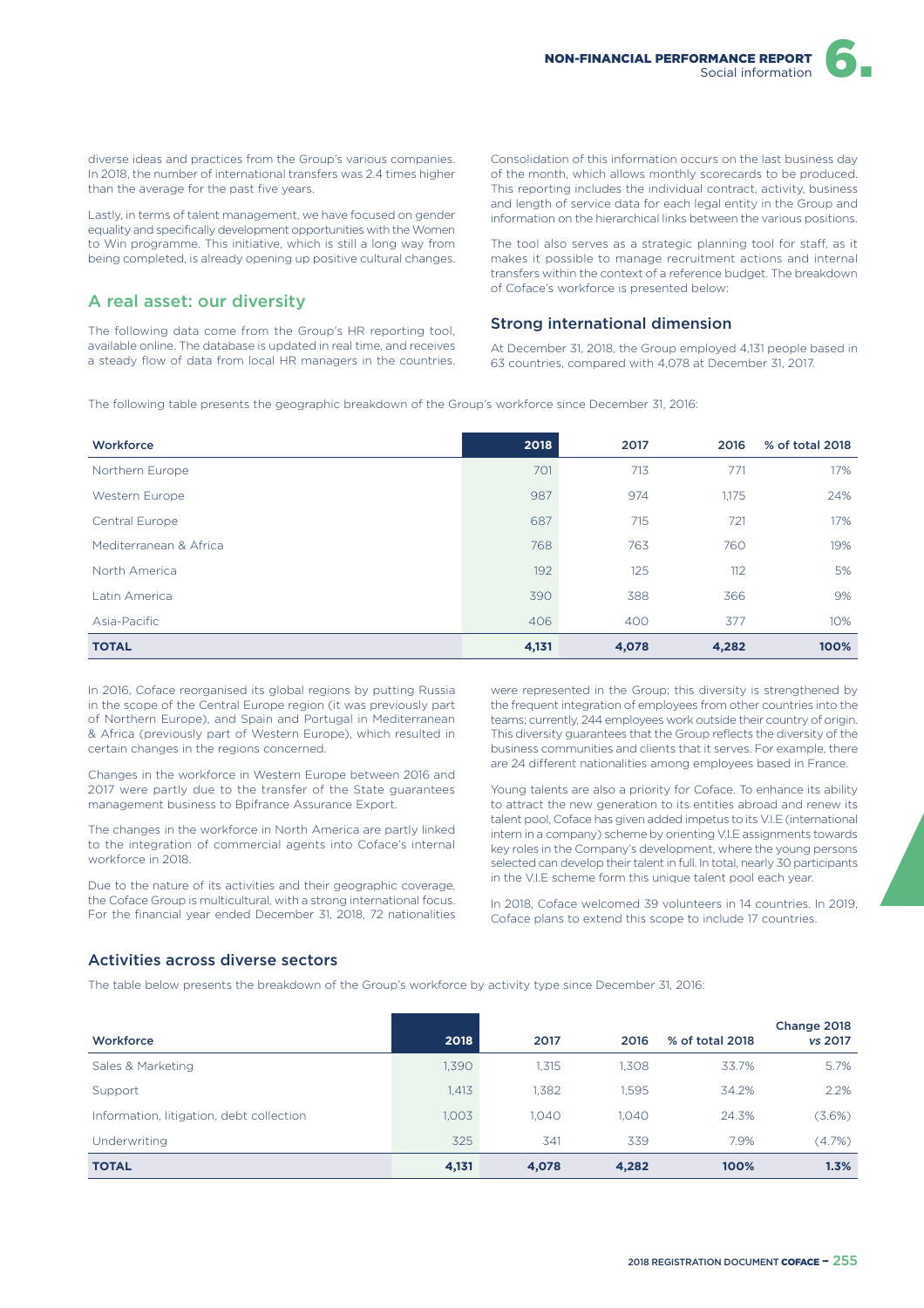In 2018, 1,390 employees were assigned to sales and marketing, 1,413 to support functions, 1,003 to information, litigation and debt collection and 325 to underwriting.

For reference, changes in the workforce for support functions between 2016 and 2017 were in large part due to the transfer of the State guarantees management business.

The increase in the Sales and Marketing workforce factors in the targeted strengthening of sales forces, with the Sales Force Efectiveness programme, as well as the integration of commercial agents who were previously external, in the US.

#### Different types of employment contracts and changes in the workforce

In France, Germany, Italy, Spain and the UK, the total workforce at December 31, 2018 was 1,794 employees and broke down as follows according to the type of contract:

|                |      | <b>Permanent contracts</b> | <b>Fixed-term contracts</b> | <b>Supervising managers</b> |
|----------------|------|----------------------------|-----------------------------|-----------------------------|
| France         | 2018 | 97.8%                      | 2.2%                        | 23.1%                       |
|                | 2017 | 98.4%                      | 1.6%                        | 22.0%                       |
|                | 2016 | 99.2%                      | 0.8%                        | 18.5%                       |
| Germany        | 2018 | 99.5%                      | 0.5%                        | 15.1%                       |
|                | 2017 | 99.7%                      | 0.3%                        | 13.9%                       |
|                | 2016 | 99.7%                      | 0.3%                        | 13.3%                       |
| Italy          | 2018 | 99.5%                      | 0.5%                        | 28.6%                       |
|                | 2017 | 99.5%                      | 0.5%                        | 25.9%                       |
|                | 2016 | 99.0%                      | 1.0%                        | 23.6%                       |
| Spain          | 2018 | 100%                       | 0%                          | 26.3%                       |
|                | 2017 | 97.8%                      | 2.2%                        | 28.6%                       |
| United Kingdom | 2018 | 99.0%                      | 1.0%                        | 21.0%                       |

Coface employs people almost exclusively on permanent contracts.

In addition, the percentage of supervising managers is up in most of the countries from the reporting scope, which clearly illustrates the drive to further strengthen Coface's managerial culture. This is particularly true for the functional departments at the Bois-Colombes head office: the strengthening of certain functions, such as compliance, risk or the Finance Department, have proportionally increased the number of supervising managers in France.

In 2018, the Company hired 124 new employees in France, Germany, Italy, Spain and the UK, with 249 departures, including 105 resignations, 53 contracts ended due to retirement and 23 dismissals. It is important to note a slight change in the methodology applied, because fixed-term contracts are recorded for arrivals and departures from this year.

For reference, the transfer of the State guarantees management business to Bpifrance Assurance Export gave rise to 249 departures in 2017.

### Different age ranges

At December 31, 2018, the age ranges of employees in France, Germany, Italy, Spain and the UK were as follows:

| Age ranges     | Percentage of<br>staff in the UK | Percentage of<br>staff in Spain | Percentage of<br>staff in Italy | Percentage of<br>staff in France | Percentage of<br>staff in Germany |
|----------------|----------------------------------|---------------------------------|---------------------------------|----------------------------------|-----------------------------------|
| $<$ 30 years   | $13.0\%$                         | 8.4%                            | 5.3%                            | 14.5%                            | 4.0%                              |
| 30 to 40 years | 32.0%                            | 28.9%                           | 23.3%                           | 25.6%                            | 22.4%                             |
| 40 to 50 years | 24.0%                            | 43.7%                           | 48.1%                           | 27.7%                            | 31.9%                             |
| $> 50$ years   | 31.0%                            | 18.9%                           | 23.3%                           | 32.2%                            | 41.7%                             |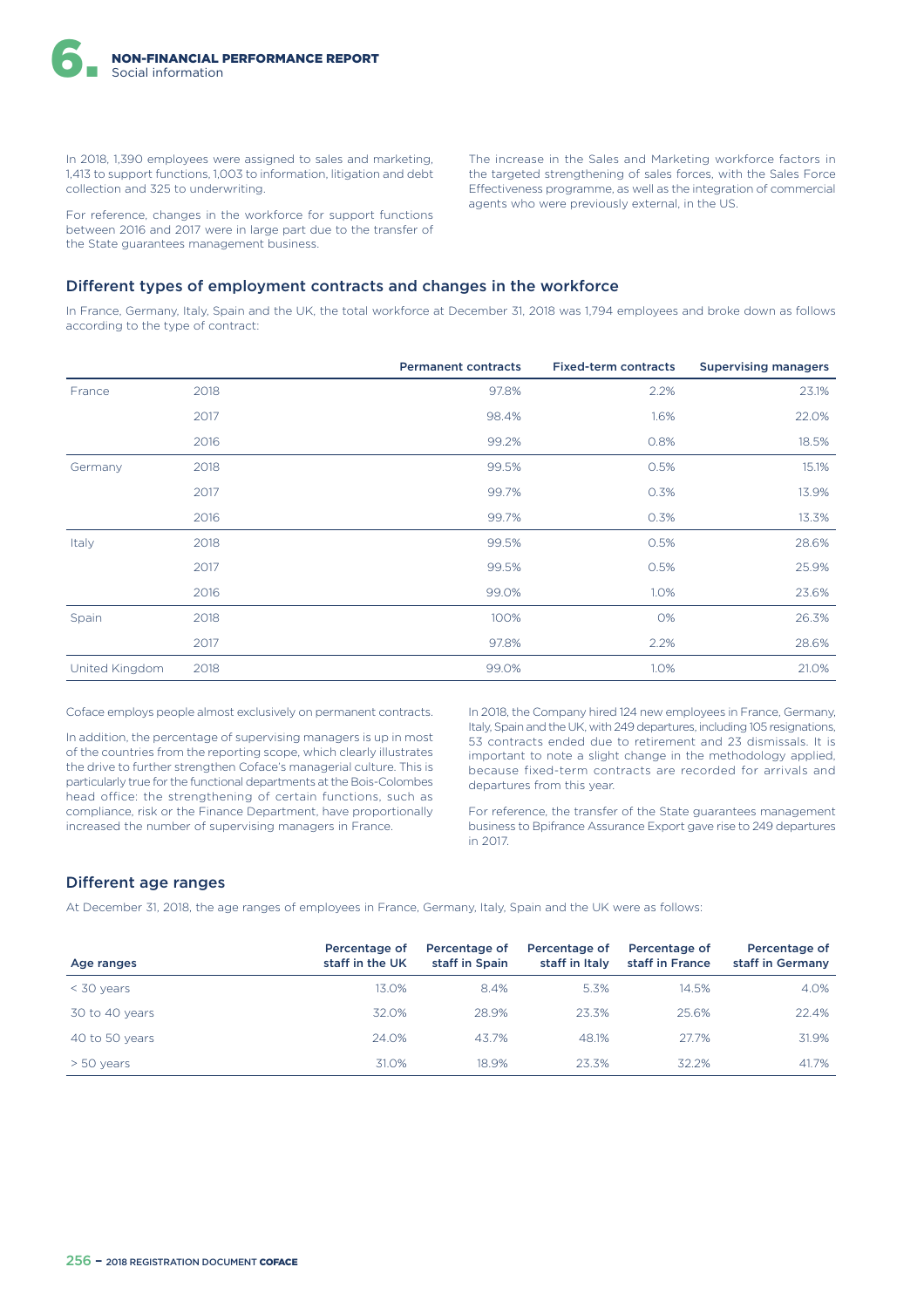Historically, France and Germany have had an age pyramid with a large proportion of the workforce over the age of 50 and a limited staff turnover rate, reflecting both team loyalty and the Company's willingness to recognise and retain the expertise of its employees. However, Coface France decided in 2017 to support employees nearing retirement age by offering them a pre-retirement scheme enabling them to bring forward their departure by a maximum of up to two years prior to their full retirement date. As part of this, Coface undertook significant support and transition work to ensure that skills are transferred as smoothly as possible, in an extension of the provisions under the generation contract adopted in 2013. These departures resulted in a partial renewal of the teams.

To facilitate collaboration, Coface France also organised an "Intergenerational Collaboration" conference at the Bois-Colombes site in September 2018, with very positive feedback from Coface's employees.

#### Relatively balanced gender breakdown

The male/female balance (just over 53% women throughout the Group in 2018, and 38% female managers), as with the cultural diversity within the Company and each Coface region, is an asset for the Group, which has for several years taken steps towards promoting internal mobility and access of its employees to roles of responsibility.

The table below shows the change in female representation in countries within the reporting scope since 2016:

|                |      | % women among<br>total workforce | % women among<br>managers |
|----------------|------|----------------------------------|---------------------------|
| France         | 2018 | 50.5%                            | 37.4%                     |
|                | 2017 | 50.7%                            | 37.0%                     |
|                | 2016 | 56.0%                            | 41.6%                     |
| Germany        | 2018 | 53.6%                            | 18.4%                     |
|                | 2017 | 53.0%                            | 17.1%                     |
|                | 2016 | 52.2%                            | 14.9%                     |
| Italy          | 2018 | 50.8%                            | 44.4%                     |
|                | 2017 | 48.7%                            | 40.8%                     |
|                | 2016 | 48.7%                            | 34.0%                     |
| Spain          | 2018 | 64.7%                            | 42.0%                     |
|                | 2017 | 64.3%                            | 40.4%                     |
| United Kingdom | 2018 | 41.0%                            | 23.8%                     |

Female representation is on the rise in Germany, and in management positions in Italy. The fall in France is explained in large part due to the transfer of the State guarantees management business, an activity with a high level of female representation, outside the scope of Coface.

At December 31, 2018, female representation within the governance bodies was as follows:

- ◆ Board of Directors: five women out of 11 directors, *i.e*., 45.5%;
- ◆ Executive Committee: five women, *i.e*., one third of the members of the Executive Committee;
- ◆ Management Committee: two women, *i.e*., one quarter of the members of the Management Committee;
- ◆ Senior Manager category (top 180): 54 women out of 181 (Coface all regions and head office) and 28 out of 88 (for the scope covering the five countries in the report), *i.e*., approximately one third.

In addition to this diversity within our teams, Coface has diverse products and clients. At Coface, our employees' day-to-day work is enhanced by the diversity of the teams they work with and the clients they meet.

Coface's talent management policy aims to promote the diversity of this human capital to support the Company's capacity for innovation and its ability to position itself as a learning company

that is constantly striving for more agility. It also aims to enable each individual to develop in line with their aspirations and aptitudes, capitalising on the Group's scale and its presence in more than 60 countries. A certain number of initiatives, detailed below, are contributing to these goals, from gender equality with the Women to Win programme to the international mobility policy making it possible to share skills between the Group's countries and the LEAD together programme to develop leadership, looking to build a shared managerial culture by bringing together managers from various countries for exchange sessions supported by external coaches.

## On track for a cultural transformation

Since launching Fit to Win, Coface has ramped up the opportunities for employees to be visible and to contribute, through their ideas, to improving processes, tools, offices and more generally their day-to-day life within the Company.

In addition to this, the opportunities given to employees to contribute to the agility, client focus or change management objectives have enriched the day-to-day activities of many of them, further strengthened their sense of belonging and contributed to Coface's rationale.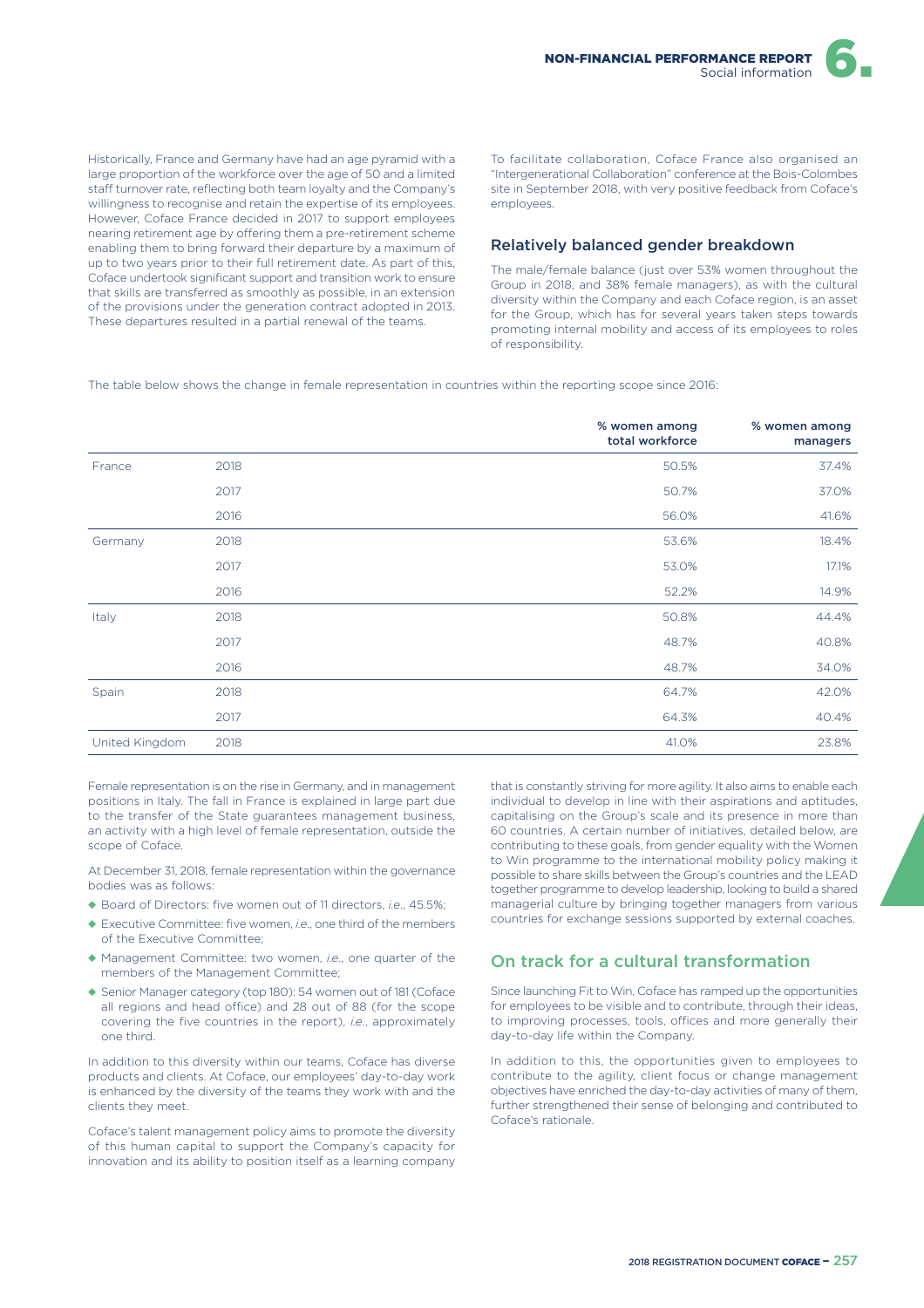This has been achieved by the LEAN process improvement groups deployed, the exchange workshops organised with the Fit to Win Days and hosted by employees in 2017 and 2018, as well as the My Voice working groups in 2018.

#### New ways of working

In 2018, Coface carried out extensive work to improve the levels of engagement among its employees, notably setting up the My Voice Action Teams. In total, over 800 employees in more than 40 diferent countries actively contributed to these working groups over a period of some six months. Approximately 550 initiatives have been launched, at every level throughout the organisation. The workplace environment and development opportunities aspects have been reworked in particular. Various initiatives, such as "Coffee with the CEO" or meetings with country directors, have been launched in most of Coface's countries, including France, Spain, Italy, Germany, Austria, Serbia, Peru and even Russia, to build stronger links with the management team. In most of its countries, the Central Europe region has set up plenary meetings, which bring all the local employees together, or invites all the region's employees to take part in webinars with the country director and management team members. These monthly or quarterly meetings aim to communicate on the Company's results and strategy, while ensuring regular communication with management.

These events are also opportunities to get valuable direct feedback from Coface's employees. In addition, France has set up a digital and physical suggestions box to collect this feedback from employees.

One of the challenges highlighted by the My Voice commitment survey was to build better understanding of each individual's role within the organisation and with the deployment of the Fit to Win strategic plan. Employees expressed a need for links between the various functions. A number of initiatives have been launched in response to this issue, including My Job Day, in France, for instance. This initiative, presenting the various professions available in a given function, has also made it possible to present the department's vacancies and request applications from internal candidates, with possibilities for functional transfers. Coface Chile and Italy have organised "live my life" role plays enabling participants to understand their colleagues' day-to-day work, as well as their recurring issues and constraints, with a view to improving coordination between the teams.

Flash Training sessions were also organised in France, aiming to provide employees with information or training on Coface products and the organisation's key tools and initiatives. For example, the requirement to put in place a KYC process - ensuring knowledge of our clients' identity to prevent money-laundering and terrorist financing - was presented with a Flash Training approach. In the US, this same requirement was covered with Lunch and Learn conferences looking at specific topics.

The results from My Voice France also showed that employees felt a need for better knowledge of their clients' requirements. Initiatives have been set up for "double listening" to clients and arranging meetings in the field with prospects, clients or brokers.

A dedicated wall for My Voice communications has also been created in a number of countries.

This way of operating with working groups, set up widely across the Group's various countries, has not only made it possible to find concrete solutions for improvements, built with employees, but has also introduced a new way of working thanks to a more bottom-up and collaborative approach; holding inter-department meetings, organising regular meetings and actively engaging employees in these improvements, making them accountable for My Voice actions.

For its part, the Group HR Department has mapped out a global action plan including work on career development, the definition of Coface's Employer Brand following work on the Company's rationale and the building of an onboarding programme for new employees, ensuring "a minimum experience" for new arrivals within Coface worldwide. Already launched in 2018, this action plan will be deployed more widely in 2019. France has launched this work on integrating new employees at country level by offering presentations of the various departments for new arrivals.

In September 2018, Coface once again measured the satisfaction and commitment of its employees using a new engagement survey prepared and conducted with AON Hewitt, called My Voice. With its rich experience and benchmark of 14 million respondents this year, this service provider was able to guide Coface in its choice of questions and protect the anonymity and confidentiality of the responses.

This year, six questions were added to the questionnaire, primarily covering senior leadership, client focus and follow-up on the results and actions from My Voice 2017. The survey contained 42 questions, including two open questions.

In 2018, My Voice was conducted in 12 diferent languages (four new languages compared with 2017) and once again obtained a participation rate of over 92%, demonstrating employees' strong attachment to Coface and a desire for constructive improvement.

The total commitment score shows a year-on-year increase of six points, reflecting a significant improvement with six months of actions. However, the results are still generally below the AON benchmark, and Coface needs to continue building on the work carried out in order to further strengthen its implementation of a continuous improvement approach.

The My Voice 2018 results were presented by region, country and function in December 2018. Working groups will be set up in early 2019 to define action plans at every level within the organisation, on all the topics highlighted by the survey as requiring improvement.

Coface plans to repeat this survey in 2020 in order to allow time to put in place sustainable actions and then measure the impact of its action plans.

In 2017, Coface also launched Yammer, its company social network, to facilitate communications between departments and countries and exchange information more efficiently. This tool was also widely used in 2018, particularly to communicate on follow-up on the My Voice actions.

Across the Group, Coface has sought to incorporate agility into its organisation through these new ways of working, and it hopes to see these bottom-up initiatives continue to develop in 2019.

The Lean management approach, aiming to optimise processes, tools and organisational aspects and free up resources for stronger value-added tasks with a view to increasing Coface's operational efficiency, is another vehicle for bottom-up initiatives, because employees, who are at the heart of the business, are trained to resolve problems.

When the My Voice action plans were drawn up in the various countries, employees also expressed strong needs for ramping up the number of Lean initiatives, as well as strengthening training in this area.

In this way, many countries have incorporated this Lean management dimension into their My Voice action plans, including the whole of the Mediterranean and Africa region, which organised a Train the Trainer initiative on this topic, as well as Israel and Romania, which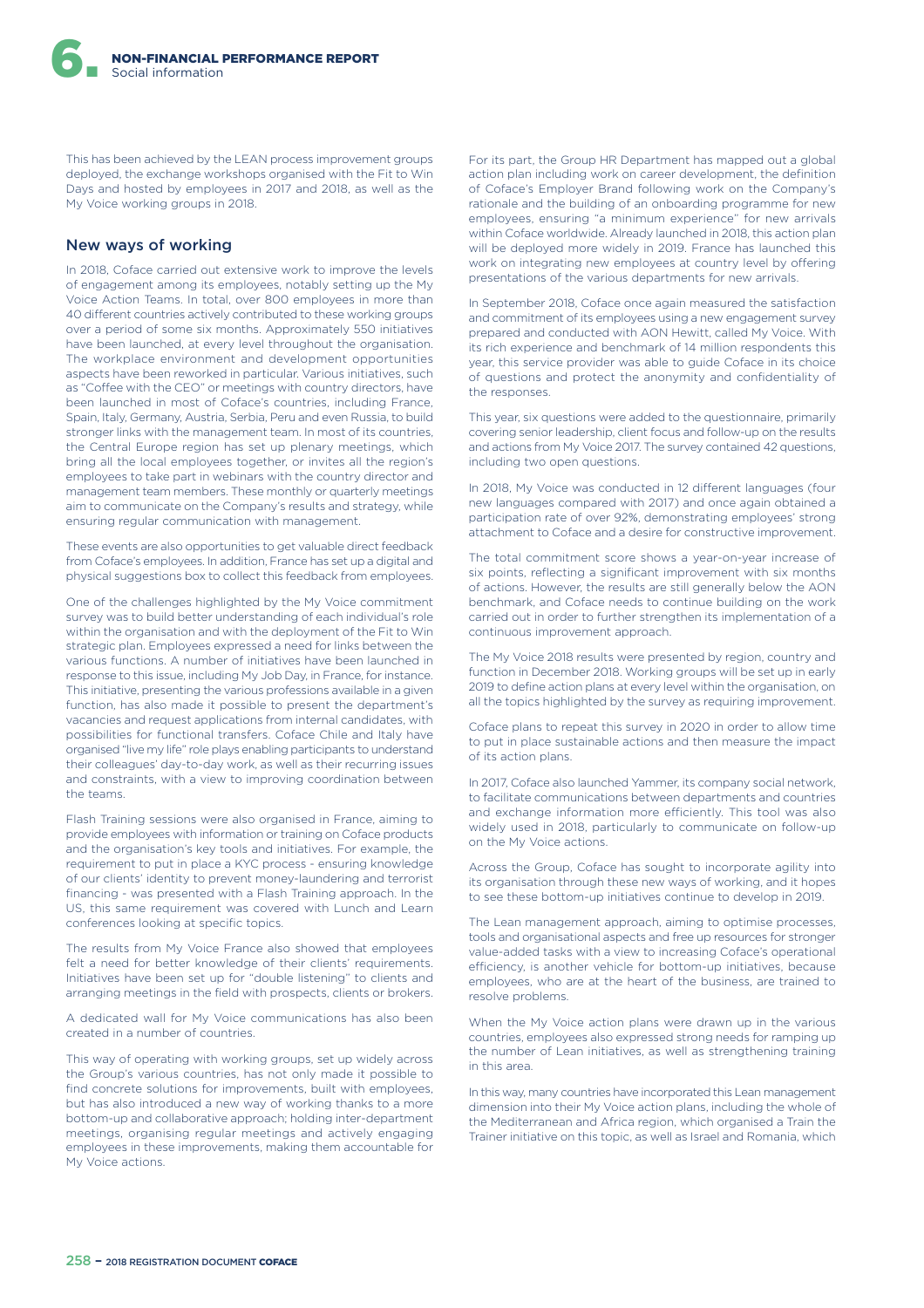have reviewed their work processes to improve productivity. In France, a dedicated Flash Training course was organised on these Lean initiatives within Coface.

#### *A pleasant environment*

In 2018, Coface also focused on flexibility at work with new agreements for teleworking in France and the adoption of flexible working arrangements in many countries in the reporting scope and outside of Europe.

In fact, in France and Austria, negotiations concerning the introduction of teleworking were completed in 2018 and led to an agreement being signed with the employee representative bodies. Eastern Europe has also set up a policy for working remotely in most of the countries where this is allowed by local legislation.

Germany, which has opened talks with its works councils to ofer teleworking for all its employees, won the "Work and Family Compatibility" award for the third year running, thanks to its simple access to childcare, flexible hours, special leave arrangements, etc.

Mexico has also worked on this flexible working as part of the My Voice actions, offering a shorter day on Fridays, possibilities for everyone to work remotely and even a rest day for each employee's birthday.

It should be noted that 8% of the Group's total workforce chooses to work part time to meet their personal needs. This figure stands at 12% within the reporting scope; furthermore, as part of its working hours agreements, the Company offers employees the opportunity to organise their work hours according to selected times. No employees in France, Germany, Italy, Spain or the UK work in shifts or at night.

This year, our UK entity continued with its workplace wellness initiatives, notably organising yoga classes or making available baskets of fruit for employees, ensuring a healthy and welcoming workplace environment year round. Coface Spain also organises an annual campaign including information sessions on nutrition and healthy lifestyle habits. Working groups on healthcare and sports are also organised as part of this.

Other Coface offices are also endeavouring to create pleasant working conditions; Coface offices in Spain and Portugal renewed their initiative for the 8th consecutive year to celebrate "Friendship and Afection Day" with handwritten cards distributed to friends and colleagues. More than 1,800 cards are exchanged each year.

Coface also encourages regular physical activity in its various countries. This year, for instance, Coface Austria took part in an inter-company race and organised a yoga class on its office roof. Romania and Slovakia went even further by taking part in a marathon, while Lithuania and France took on a challenge to count the number of steps taken by their employees. In France, with the Global Challenge, more than 570 participants were provided with connected watches and took part in a number of challenges over 100 days, in teams of seven people. The France Communications Department's initiative to offer teams combining various departments, for those who were interested in this, has also enabled employees from Bois-Colombes to get to know their colleagues better.

Germany has also organised Pilates classes to promote employee well-being at work. In addition, Coface Germany has introduced "JobRad", a new programme to encourage people to cycle to work. This programme makes it possible to benefit from significantly discounted prices for buying a new bike, which has resulted in orders for more than 35 bikes.

One of the My Voice groups is also working to set up collaborative spaces on each floor at the Bois-Colombes site in France. Working with the Facilities Management Department, the first room was set up in December 2018 to enable Coface employees to meet up in a more colourful, modern and inspiring space, as an alternative to conventional meeting rooms. It is now also possible to find breakout rooms for employees in Brazil and Argentina.

In India, employees have also redecorated their offices together, with the theme of Coface's values. In addition, Coface Bangalore is working on a proposed relocation for the end of January 2019, with a view to improving employee well-being, security arrangements and collaboration between the teams by grouping the employees together in the same offices. In Spain, employees plan to expand their facilities in order to benefit from a more comfortable space for their lunch breaks.

To promote the diversity of our teams and the various cultures represented, the teams celebrate many diferent local festivals around the world. In India, numerous festivals were celebrated, with competitions organised between teams. The Mediterranean and Africa region also celebrated a number of local festivals, such as in Dubai for instance.

In Central Europe and Latin America, countries are encouraged to organise one event each quarter. For instance, "Family Day", "Children's Day", Easter, Valentine's Day and Women's Day events were all opportunities for celebrations. Germany also organises after work sessions on the last Thursday of every month.

#### New managerial culture for the entire Group

At the start of 2018, a ground-breaking initiative was launched for Coface: setting up a joint programme for all the Group's entities aiming to develop managers' abilities to take on board Coface's new requirements, help their teams find their bearings during the current transformation period and meet the new expectations by developing their sense of initiative, their ability to communicate with impactful messages, to ensure a sense of purpose for each individual's actions, to work with the various internal and external stakeholders, and to give feedback. This programme is based on the principle that each individual, from employees to managers, has a significant impact responsibility within the Company, with an even stronger focus for managers considering their role in relation to the teams.

"LEAD Together" was chosen as the name for this programme following a creativity workshop involving a dozen managers and employees. Learn, Empower, Achieve and Develop summarise the cycle through which managers develop their skills and those of their teams to achieve the objectives set by the Company. "Together" represents not only the Collaboration value as a key success factor for the Company, but also the desire to share experiences and learn from one another in order to further strengthen Coface's collective capabilities to drive its transformation forward.

LEAD together was built in a few months in partnership with the executive coaching firm Turningpoint. The target population for 2018 and 2019 is made up of managers: approximately 200 Senior Managers, Region or Group-level department managers, or country heads; then 300 mid-level managers who report to them. The programme initially involves preparatory work (videos and articles to read, questionnaire to analyse their Leadership profile, collection of feedback to identify their individual Leadership development challenges). This is followed by a three-day face-to-face session, hosted by coaches from Turningpoint. Lastly, a half-day co-development session (peer coaching) is held a few weeks later, in addition to an individual coaching session for Senior Managers.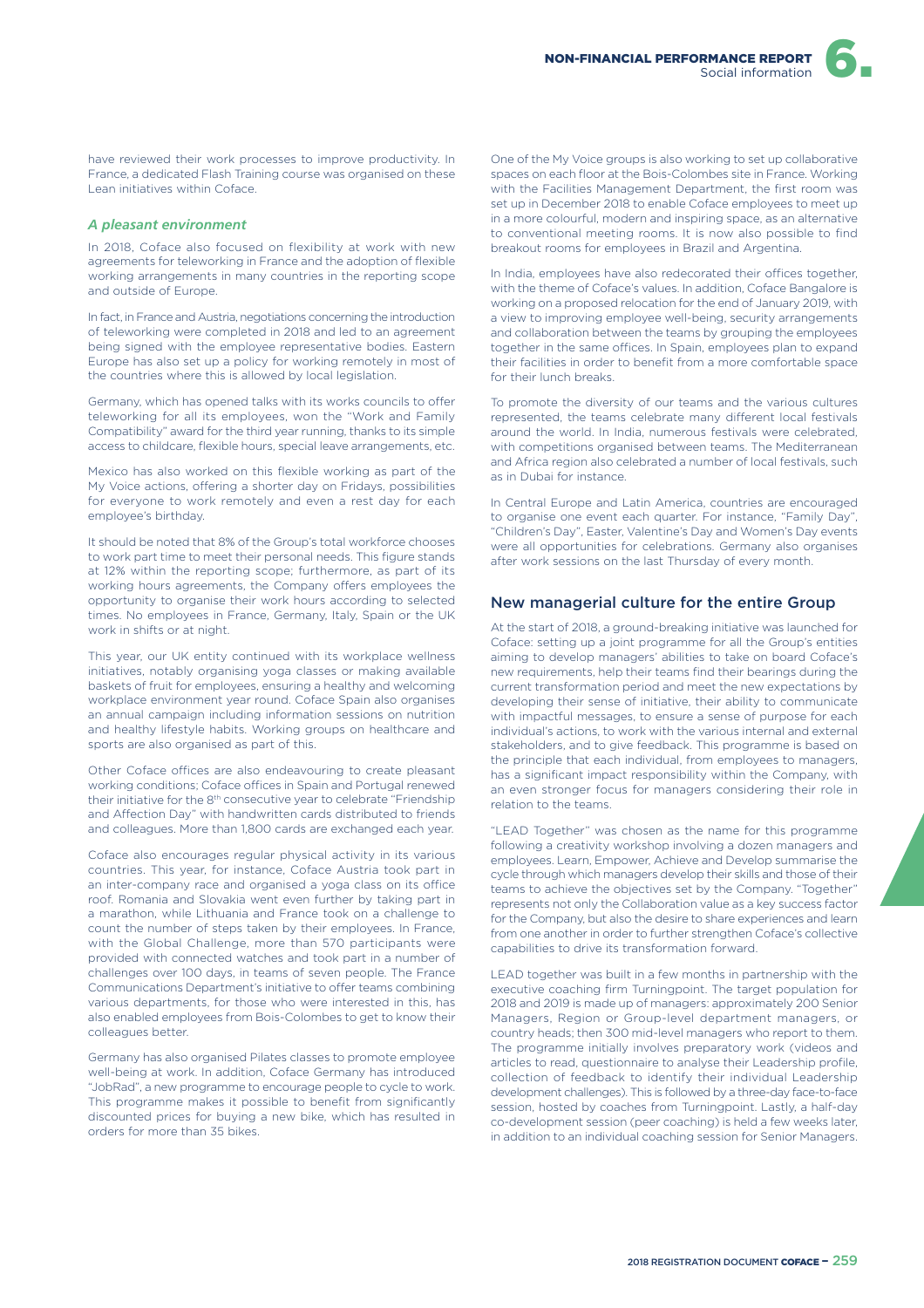The programme includes a key contribution by representatives from Coface (HR and management), who present the Group's ambitions and each individual's expected contributions to achieve them, as well as sharing their vision and talking about Leadership. Each group of trainees is mentored by a representative from the higher management level, who can share their vision and directly hear questions and feedback from each individual, making it possible to identify the key issues to be escalated to the Executive Committee and addressed at the highest level within the organisation. During the Senior Manager sessions, Xavier Durand dedicated one hour to discussions with participants sharing his journey as a leader and the experiences through which he has built his career, as well as his vision of Leadership and his advice for the participants. During the sessions dedicated to mid-level managers, members of the Executive Committee perform this role in relation to participants, who appreciate these ground-breaking opportunities for discussion.

The programme is being rolled out across all the countries. The Senior Manager sessions brought together participants from all of Coface's Regions and businesses, in Paris, with groups of 20 to 25 people. Seven sessions were held between May and September 2018 for the face-to-face section, covering 163 participants in total. Deployment for mid-level managers was launched in November, and a session was held in each Region, bringing together participants from the region's various countries and various professions. In total, 122 managers took part in these sessions. The programme will continue to move forward in 2019 based on the same principles, with a view to reaching over 500 beneficiaries in total.

Feedback from participants has been very positive, with an overall satisfaction score of 4.7 out of 5. They particularly appreciate the very pragmatic approach, centred around the behavioural and interpersonal dimension, as well as the creation of an international network of Leaders united around the same goals and ambitions. Lastly, the sharing of experiences between peers, looking to develop the capacity to support one another, is a real asset. The programme also makes it possible to identify collective development issues, to which the Group's Executive Committee pays particular attention, such as the ability to break the global strategic vision down into more specific expectations for an entity or team, as well as the ability to give clear and regular feedback to employees, enabling them to position themselves and maintaining good levels of motivation.

## Talent management and compensation policy

Alongside LEAD together, Coface has various cross-functional initiatives in place to develop the collective skills required to achieve the Group's ambitions, while also recognising, developing and valuing each individual based on their contribution to our collective performance and their ability to grow within our organisation.

#### Skills development

Training at Coface plays an important role with regard to the combined efect of the specific aspects of credit insurance and the regulatory obligations. It is a tool for developing employees' technical and behavioural knowledge, which leads the Group to broaden the employability of its teams and integrate new needs expressed by its clients and the economic realities of its markets.

Employees are in touch with their environment and are able to support the Group's business in line with strategic requirements and client expectations. In addition to developing technical skills, more resources have been assigned to training in skills associated with the Group's values. The goal is to help employees understand how these values translate into the behaviour expected in the responsibilities linked to their job.

The Group continued using the 360 Learning platform in 2018 in order to continue sharing business, regulatory or even behavioural know-how. Following the pilot launched in 2017, the Commercial School was rolled out in 41 countries, enabling a population of 650 sales staff and underwriters to develop their knowledge of Coface's processes, products and tools, particularly among new arrivals. Individual programmes have been created, enabling each person to access specific content tailored to their role. From a regulatory perspective, anti-corruption, risk management, IT security and other modules linked to the new general regulations for protecting employees' data were set up during the year to enable each employee to gain the knowledge required and adopt the expected behaviours in terms of how we do business. A module has also been set up covering the code of conduct more generally at Coface. Lastly, an initial personal development module, looking to raise awareness of managing unconscious biases, has been offered for all employees on a voluntary basis. This course is based on three ideas. Firstly, that we all have unconscious biases that we often use to help us interpret the world around us. Secondly, that these biases are sometimes a disruptive element, leading us to make incorrect judgements concerning certain employees or clients. Thirdly, that there are uniting behaviours that we can adopt directly, on a day-to-day basis, to prevent the unintended consequences of unconscious biases. This module's deployment was notably triggered by the Women to Win programme and the need to tackle prejudices relating to women within the business, which can lead to behaviours and decisions that penalise their career development.

In 2018, the average use of the e-learning platform continued to progress, climbing to over 10,000 connections per month on average, compared with 2,900 in 2017.

In addition to e-learning, Coface has continued to train its employees with face-to-face sessions, such as the LEAD together programme. The training plan on annual appraisals has been further strengthened to cover all new arrivals, both managers and employees, in the various countries. In addition, the improvements made to the process have been systematically shared in team meetings with managers by the HR correspondents in order to ensure they are efectively taken on board by everyone. They have been given a communications kit so they can inform their employees directly and take on responsibility for the distribution of best practices and rules. Lastly, a career management module has been set up in the various regions to enable employees to take control of their career development and start looking at their aspirations and abilities before their discussions with their manager or dedicated HR correspondent. For the MAR and LAR regions, these workshops have already been deployed in virtually all the countries, with very good feedback from participants, who appreciate realising that they have a bit "more control over their development" than previously.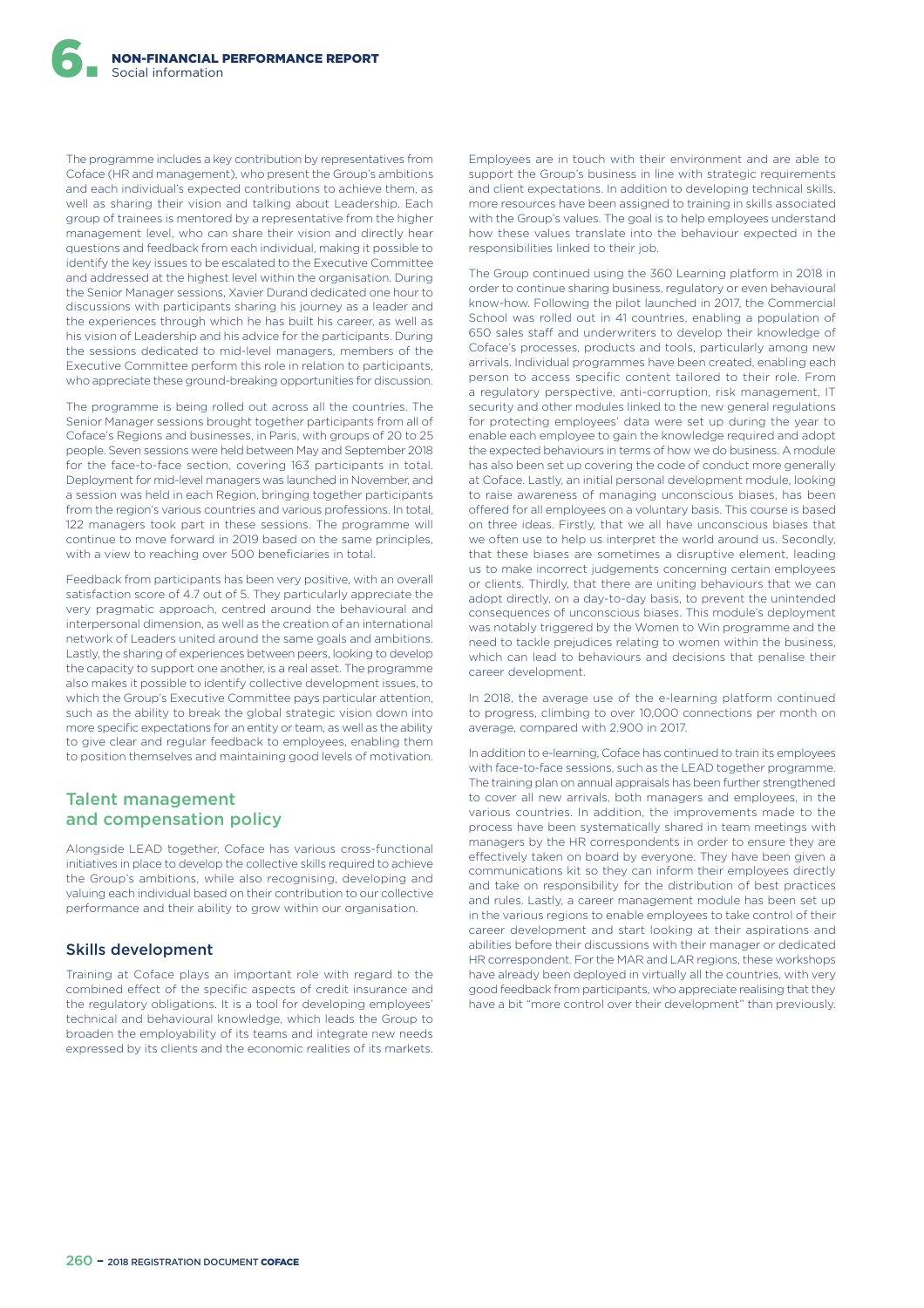Investment in training is monitored via the number of hours of training delivered, the number of employees trained and the budget dedicated to training. The detailed indicators are as follows:

| Country        | Number of training hours 2018 | Number of people trained 2018 | Budget spent (in $\epsilon$ ) 2018 |
|----------------|-------------------------------|-------------------------------|------------------------------------|
| France         | 8.801                         | 713                           | 511,249                            |
| Italy          | 3,256                         | 185                           | 71,020                             |
| Germany        | 9,878                         | 572                           | 120,160                            |
| Spain          | 6,551                         | 195                           | 140,287                            |
| United Kingdom | 1.449                         | 113                           | 56,127                             |
| <b>TOTAL</b>   | 29,935                        | 1,778                         |                                    |

Training therefore covers more than 99% of employees in France, Germany, Spain, Italy and the UK, with an average of 17 hours of training per person trained, up five hours per person compared with 2017.

Training costs are reported based on the amounts invoiced for each country and in line with local regulations or practices. Consolidated data for the entire reporting scope will therefore be able to be provided once the methods for calculating this budget have been standardised.

It is important to note that the full 2018-2019 Lead Together programme represents a very strong additional training investment of over €1 million. This cost is primarily invoiced at corporate level; it does not appear in the country budgets presented above.

As mentioned previously, the overall increase in the number of hours of training is linked in part to the launch of the LEAD together programme. This could also be linked to a slight change in the reporting methodology, because Coface has decided to record coaching support when justified with a nominative invoice, training objective and specific timeframe.

This year, Germany significantly increased its number of hours of training with the launch of the various Group Compliance training modules, approved by the local works councils at the end of 2017. A major training effort has also been made with English e-learning modules and a series of "OrgaShaker" working groups involving more than 100 participants over an average of two and a half days.

#### Career management

With the career management training module, Coface has launched an approach to support individual career management, which will continue to progress with a Group policy set up to strengthen internal mobility and retain talents through improved development opportunities, in response to the expectations identified with the My Voice employee survey, in particular. Without waiting for 2019, various other initiatives have also been launched. First of all, the annual appraisal has been modified in order to better identify employees' aspirations and their manager's vision, enabling the HR teams to better define priorities in terms of managing individual development.

The Talent Review process has been deployed very widely within the organisation and structured around key areas for career management: identification of employees' potential for development, definition of professional aspirations and identification of a pool of employees open to international transfers.

The Group's intranet has also been adapted to make it possible to publish vacant positions in all the countries: this gives employees access to open positions for international transfers throughout the organisation.

Lastly, a short-term assignment policy has been drawn up to make it possible to share experiences and skills between countries with assignments lasting less than one year, while supporting individual employee development.

Following these actions, 27 international mobility transfers were set up in 2018, 17 of them starting before the end of the year, a significant increase in activity compared with previous years. In 2018, the Group had over 50 employees on international transfers.

Alongside this, Coface is continuing to develop the V.I.E (international intern in a company) programme to help build more diverse and dynamic teams. This public initiative supporting the French economy's international development offers opportunities for young Europeans under the age of 28 to undertake a professional assignment abroad on behalf of a French company for 6 to 24 months.

The V.I.E programme enables the Group to develop its pool of international young talents who are trained up on the Company's key activities and have good knowledge of its organisation. It is an efective springboard for young graduates who would like to embark on international careers with Coface.

Other key projects are being carried out to further strengthen our ability to attract and retain the talent that Coface needs. On the one hand, extensive work has been launched on the Employer Brand, following on from Coface's more general repositioning. Who are we as an employer? What qualities do we want to be known by on the job market? How can we further strengthen our reputation? A study has been carried out with various stakeholders and influencers (top management, new recruits, candidates who refused job ofers, etc.). Above all, in-depth work has been carried out during workshops, bringing together over 80 employees around the world, making it possible to collect each individual's vision and identify the Company's attractive features and core expectations. In early 2019, the findings from this work will make it possible to define a shared visual identity and series of supporting arguments for all the Group's entities, in order to better recruit the profiles Coface needs, as well as to better engage teams around a shared project.

More specifically, the Employer Brand will be incorporated into the new onboarding process for new arrivals, which the Group is currently putting in place, as well as the materials to be used in this context. This project aims to provide all new arrivals, wherever they may be based in the world, with the keys needed to understand the Group as a whole, their role in it and the opportunities available to them.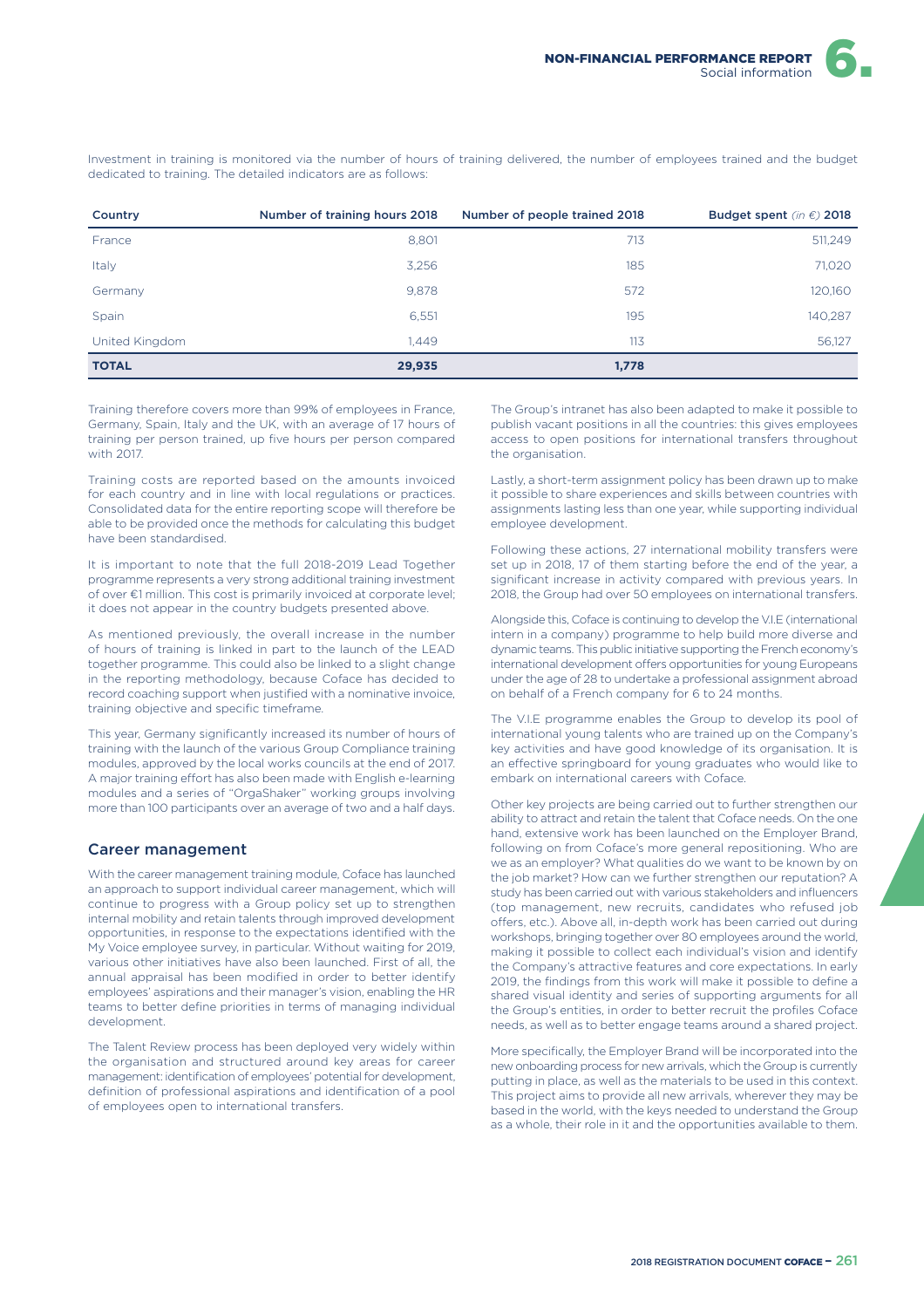Lastly, Coface has developed its women's mentoring programme to facilitate access to positions of responsibility for more women. While 53% of Coface's workforce are women, they represent just 38% of the managerial community and 28% of the top 200. A pilot initiative will be rolled out in the first quarter of 2019. Ten women representing various functions and diferent levels of responsibility have been identified to take part. They will be supported by a male or female mentor, who will help them develop themselves in various areas, such as taking charge of a team for a new manager, improving interpersonal relations, preparing for the next steps in their careers or even integrating into a new culture following an international transfer. All of them will follow a specific training course in early 2019, then the programme will start up and run for 6 to 12 months. It will then be extended to cover other regions and populations.

#### Performance management

Coface has adapted its HR processes, especially its annual appraisals, to establish its values as a key success factor and to serve as a foundation for individual development initiatives.

Since 2013, an annual appraisal process has been rolled out using an online tool in 22 languages in all of the countries where the Group is active, to determine strategic priorities and share standardised criteria for employee performance assessment. At the start of 2018, 98% of annual appraisals had been conducted, illustrating the need of employees to exchange views with their manager and discuss clear individual objectives for the coming year, based on a sharing of the major strategic priorities for each entity and function. Simplification of the process and the online tool has been appreciated by both beneficiaries and the HR teams. The training programmes launched at the end of 2017 were also greatly appreciated, enabling employees and managers to better understand expectations and how the information is used, particularly as a point of entry for Talent Reviews, as well as to initiate career reviews.

### Compensation policy

In accordance with regulatory requirements applicable to the insurance sector since 2016 (Solvency II), Coface's compensation policy is reviewed each year to align it with the Group's strategic objectives and ensure efective risk management within the Company.

This policy is set out in detail in Section 2.3.1 "Compensation Policy", and aims:

- $\triangle$  to attract, motivate and retain the best talent. Each year since 2016, the Group has awarded free performance shares to a regulated target population in the context of the Solvency II Directive (key functions and employees with significant influence on the Company's risk profile), for whom a portion of variable compensation must be deferred, and to certain key employees as part of the retention policy. The vesting period for this scheme is set at three years;
- ◆ to encourage individual and collective performance and seek to be competitive on the market, while respecting the Group's financial balance. In 2017, the Group Human Resources Department launched a global compensation survey project with a compensation consultancy firm expert in the financial services sector. This two-year project aimed to further strengthen the Group's knowledge of market practices and ensure clear compensation management within the Group during a period of significant change. It concerned 36 countries between 2017 and 2018, thus covering nearly 90% of the Group's functions;
- ◆ to comply with the regulations in force and guarantee internal fairness and professional equality, particularly between men and women. As part of its annual compensation review, the Compensation Department ensures that the distribution of budgets for pay rises respects gender balance throughout all the Group's entities. In France, the Human Resources Department has committed to correcting any pay-related inequality between men and women by the end of 2019; lastly
- ◆ to be consistent with the Group's objectives and support its development strategy in the long term. The bonus policy is therefore reviewed and validated each year by the Management Committee with regard to the Group's priorities. In 2018, an objective linked to management's ability to be exemplary with their application of the Group's values, to be a driving force for change and to support the Group's transformation was incorporated into the bonuses for Senior Management.

The Coface compensation policy is managed by the Group HR Department and transmitted by the HR function to all of Coface's regions and countries.

## Coface: Operating responsibly within its environment

### Rich social dialogue

The Group maintains on-going corporate dialogue with its European and national employee representative bodies. The implementation of this dialogue provides management and employee representatives with a forum for working towards the Group's success and sustainable development.

In France, there are three bodies, which are elected: the works council, made up of nine permanent members; staff delegates, comprising 11 permanent members and five alternates; and the Hygiene, Safety and Working Conditions Committee (CHSCT), made up of nine members. These bodies will be replaced by the Social and Economic Committee (CSE) at the start of 2019.

In Germany, three works councils exist: the works council for the Coface Germany branch (Coface Deutschland) and Coface Rating GmbH (EIC), composed of 11 members and representing some 500 employees; the works council for Coface Finanz GmbH, composed of five members and representing approximately 110 employees; and the works council for Coface Debitorenmanagement GmbH, composed of three members and representing some 45 employees.

In addition, the Board of Directors of Compagnie française d'assurance pour le commerce extérieur includes four directors who represent employees (*i.e*., one third of the Board members) and one director representing the works council.

These diferent bodies meet regularly to discuss corporate matters such as compensation, working hours, management of leave and the employees' mutual fund.

In France during 2018, 13 meetings of the works council, 11 meetings of the staff delegates, two CHSCT meetings and 11 meetings with union delegates took place. The works council and CHSCT meetings also dealt with subjects linked to the functioning of the Company (consultation on the economic situation, strategic orientations and their corporate consequences, renovation of premises, reorganisation of departments, staff changes and professional training).

In Germany, over 50 works council meetings took place this year, *i.e*., significantly more than the number of mandatory meetings.

The European Works Council ("CEE") meets at least once per year to set out the activity and future strategic guidelines for the Group. Throughout the year, there are also discussions between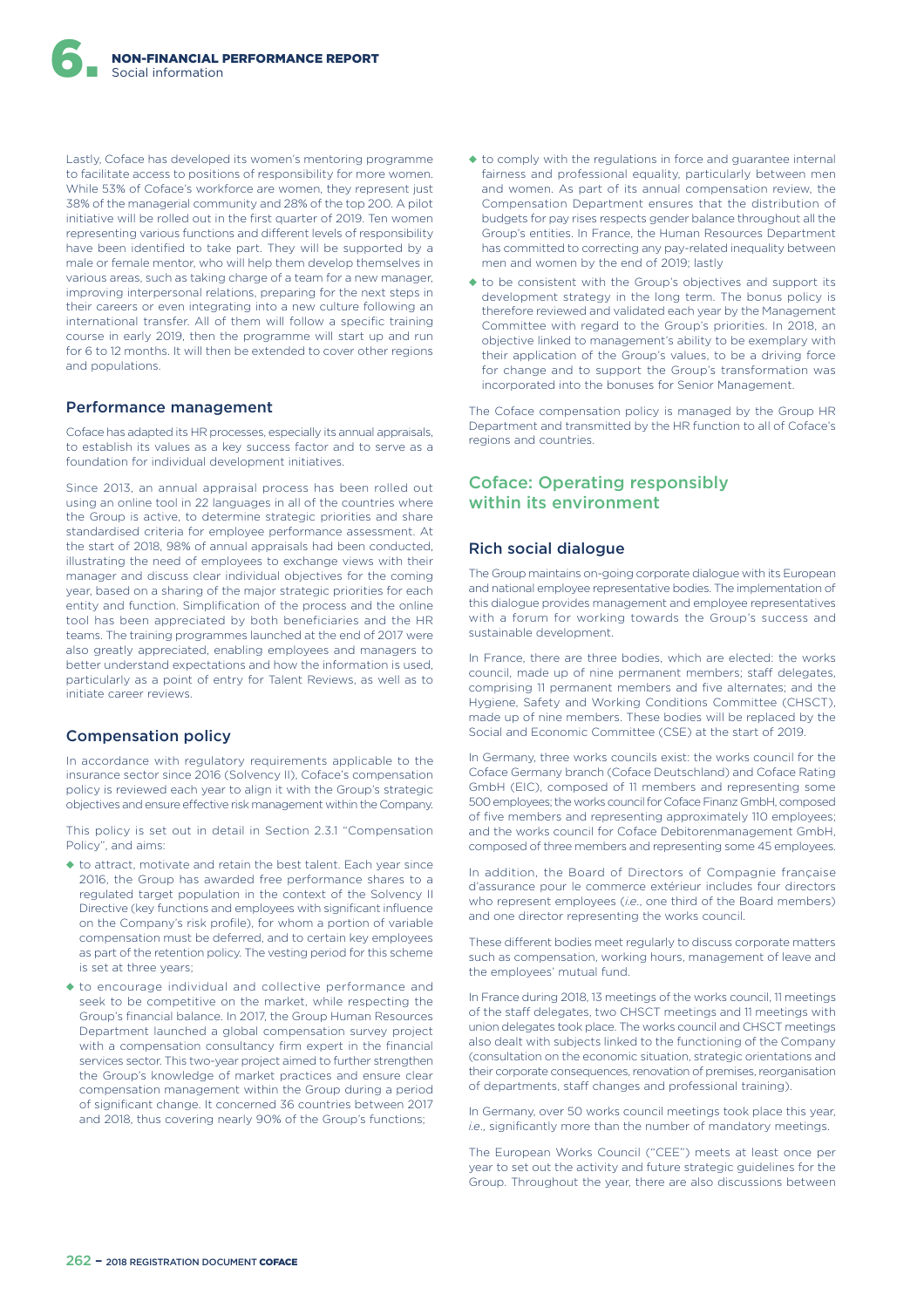

management and the European Works Council restricted committee regarding projects pending and the development of the organisation.

The European Works Council now has 14 permanent members representing employees in the 23 European countries.

European Council members received support to prepare for the Central European Council meeting in June 2018.

The Group believes that corporate dialogue is an important driver for mobilising employee commitment. In an effort to create conditions for its sustainable development, it is working to reconcile the Company's performance with a process of corporate progress. Progress on the Fit to Win strategy and My Voice, an engagement questionnaire for employees, was the subject of specific presentations at the plenary meeting of the European Works Council in 2018, as well as a number of presentations with the local works councils.

### Collective bargaining and companylevel agreements

The Group conducts regular discussions with the European Works Council and in 2013 signed an agreement regarding the rights to information and consultation of the body, creating a restricted committee within it. On May 19, 2015, the restricted committee approved its internal regulation, thus strengthening the principles of its governance.

In France, the companies in the Group's scope of consolidation primarily fall under the National Collective Agreement for Insurance Companies. As regards company-level agreements, in accordance with each party's prerogatives, the employee-representative bodies are integrated into the processes of transforming organisations or establishing new processes, always striving to seek out agreements. In 2018, management signed four agreements with the union organisations concerning the introduction of teleworking, employee profit-sharing and professional elections for the economic and social committee.

The collective agreements for teleworking and flexible working have impacts on the working conditions of Coface's employees and their economic performance for the Company. Detailed information on these agreements and Coface's efforts to facilitate flexible working is presented above (section relating to "A pleasant environment").

It should be noted that in Germany, discussions and negotiations on the Fit to Win plan (internal reorganisation) were conducted in close collaboration with the trade unions throughout the year.

Coface complies with local regulations and agreements regarding the organisation and duration of the working hours of its employees, in all countries where it is established, either directly or through subsidiaries or branches.

In 2017, the observed absenteeism rate was 2% in France, 4.98% in Germany, 2.26% in Italy, 4.29% (including maternity leave) in Spain and 1.13% in the UK. In each of the countries within the reporting scope, the absenteeism rate is monitored according to local calculation methods. The calculation method in Italy, for example, has changed, as it now includes only sick leave (as opposed to sick leave, maternity leave and leave for long-term illness in 2016). Therefore, communication of consolidated data for the whole of the reporting scope will be possible after alignment of the calculation methods for this rate.

### Workplace health and safety

The Group ascribes significant importance to employee health and safety. There are medical monitoring mechanisms in compliance with local regulations, and healthcare coverage is offered to employees in all entities.

Concerning employment in the service sector, the identified risks more specifically concern the occupational environment and professional transportation. To that end, certain entities have now taken initiatives to prevent these risks, notably as concerns their employees (training for driving on slippery roads, nutrition days, medical, dental and eye check-ups, etc.).

Employees are trained in first-aid and emergency building evacuation drills are regularly organised in many countries from the reporting scope, such as France, Germany and Italy, as well as outside of Europe, such as India, for instance, to ensure employee safety.

Flu vaccination campaigns are also organised for Coface employees and sometimes their families, particularly in France or Hong Kong.

Coface Spain and India offer all employees a health assessment each year. In India, employees have access to consultations with doctors or nutritionists.

In the wake of the Paris terror attacks, a Vigipirate security plan was activated at the Bois-Colombes site and security measures were reinforced (check-point at main entrance to the building). The Group has undertaken to intensify security measures in each of its entities to ensure that employees are protected as much as possible against terrorist threats.

In France, Germany, Italy and the UK, 14 workplace accidents leading to days off were reported in 2018: six in France, five in Germany, two in Italy and one in the UK. No occupational illnesses were reported in France.

In conjunction with the occupational physician, the Hygiene, Safety and Working Conditions Committee (CHSCT) and the commission for the prevention of psychosocial risks, a set of indicators is monitored to spot trends, learn lessons and implement actions. Hence, when renovating the premises of the head office, specific arrangements were made in the building to reduce noise generated by working areas (partitioning off of social areas, installation of plants and the addition of partitions between office areas).

Coface's management maintains regular dialogue with employee representative bodies regarding matters in connection with working conditions and safety. In this respect, during meetings with the CHSCT, the single document on risk prevention for employee health and safety was updated with the cooperation of the occupational physician.

#### Anti-discrimination measures: disability

The Group is centred on the consulting, analysis and client relations businesses, and is thus able to welcome employees with disabilities. The Group ensures that employees with disabilities are integrated into all its businesses and countries and applies existing local provisions.

The lines of action in France, Germany and Italy are presented and discussed with the employee representation bodies on a regular basis. Furthermore, Coface Germany has a specific representation body for employees with disabilities. Throughout 2016, Coface Germany conducted negotiations on the arrangement of a professional reintegration programme. This negotiation led to an agreement in 2017. In 2017, the first person took part in this programme, with very positive feedback from the participant, works councils and managers. This programme's benefits include a specifically adapted office, an orthopaedic chair or reduced working times in certain cases. In 2018, 13 employees were interviewed with a view to better understanding how to facilitate their day-to-day work. Two of them were able to benefit from an adapted integration process.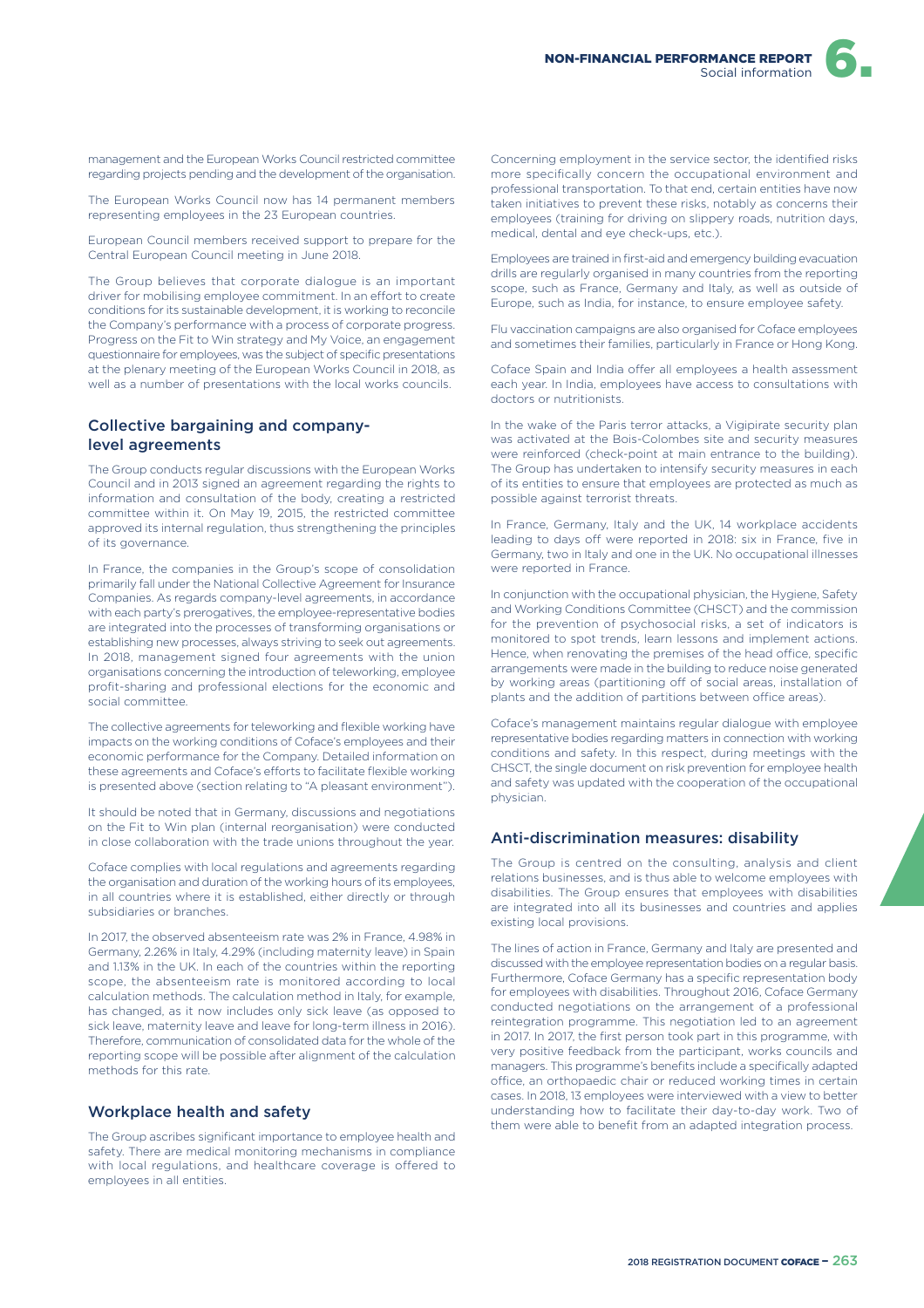Coface France is currently working in collaboration with the occupational physician and social services on communication to clarify the implications and in particular the interests of the recognition process for the employee with disability status under French law.

In order to enhance the working conditions of employees with disabilities, Coface France intends to offer all employees the possibility of teleworking.

Lastly, the practices of Coface Italy reflect the legal framework, which requires that a minimum number of jobs should be reserved for people with disabilities in the total workforce of an entity.

### Gender equality

Coface has maintained its very strong focus on equal opportunities for men and women, and seeks to create the necessary conditions to guarantee fair treatment for everyone based on their experience and skills, as well as working conditions that enable their personal and professional fulfilment. In addition to the women's mentoring and unconscious bias e-learning initiatives already presented in the previous sections, the Group ensured that all the regions are continuing to roll out a programme to guarantee equal opportunities for men and women, building on the actions taken in 2017.

In Germany, a women's leadership development programme was launched in September 2018, based on workshops followed by conferences, of two days each. It will continue in 2019, with the female participants receiving support from members of the NER region's management team to help them gain exposure in-house and develop their networks. By the end of the year, the aim is to have 30% of management roles held by women, compared with just over 18% currently.

At CER, a major initiative aims to share portraits of women leaders with all employees each month, looking at the unexpected facets of their personalities. The idea is to highlight their outstanding human features and make them inspiring, encouraging other women to follow in their footsteps.

In Latin America, three women based in Colombia, Peru and Mexico and recognised for their outstanding contributions to the business were selected by a regional committee from among 12 female candidates to take part in the major *Mujeres de Éxito* (Women who Succeed) conference in Mexico over three days.

In Asia, the creation of women's networks has been encouraged in all the countries, with a pilot initiative in Hong Kong. This network's first meeting was sponsored by the region's head, and an external speaker was also invited to give a motivational speech. The country heads themselves are sponsoring the networks developed locally.

Lastly, in France, a measure was launched to ensure fair pay for men and women. The pay gaps were analysed in January 2018, then presented to management, and a dedicated budget has been allocated to eliminate any "unjustified" gaps within two years. With help from HR, managers were able to take realignment decisions as part of the pay rise process in April 2018. The second phase is planned for 2019 with a view to achieving fair pay.

Two initiatives, from France and Germany, were rewarded by the Group during an awards ceremony attended by Senior Managers from around the world and organised as part of the Leadership Meeting in Lisbon in July.

#### Respect for the fundamental conventions of the International Labour Organization

Since 2003, the Group has been a signatory of the United Nations Global Compact, which commits it to respecting the fundamental conventions of the ILO. Coface therefore ensures compliance with freedom of association and the right of collective bargaining, the elimination of professional and employment discrimination, elimination of forced or mandatory labour, and the effective abolition of child labour.

# 6.1.2 Agreement providing for employee share ownership in the capital of the Company

As part of its stock market listing, the Company carried out a capital increase operation reserved for employees in June 2014. Nearly 50% of eligible employees participated in this offer and became shareholders, either directly or through the Coface Actionnariat FCPE mutual fund.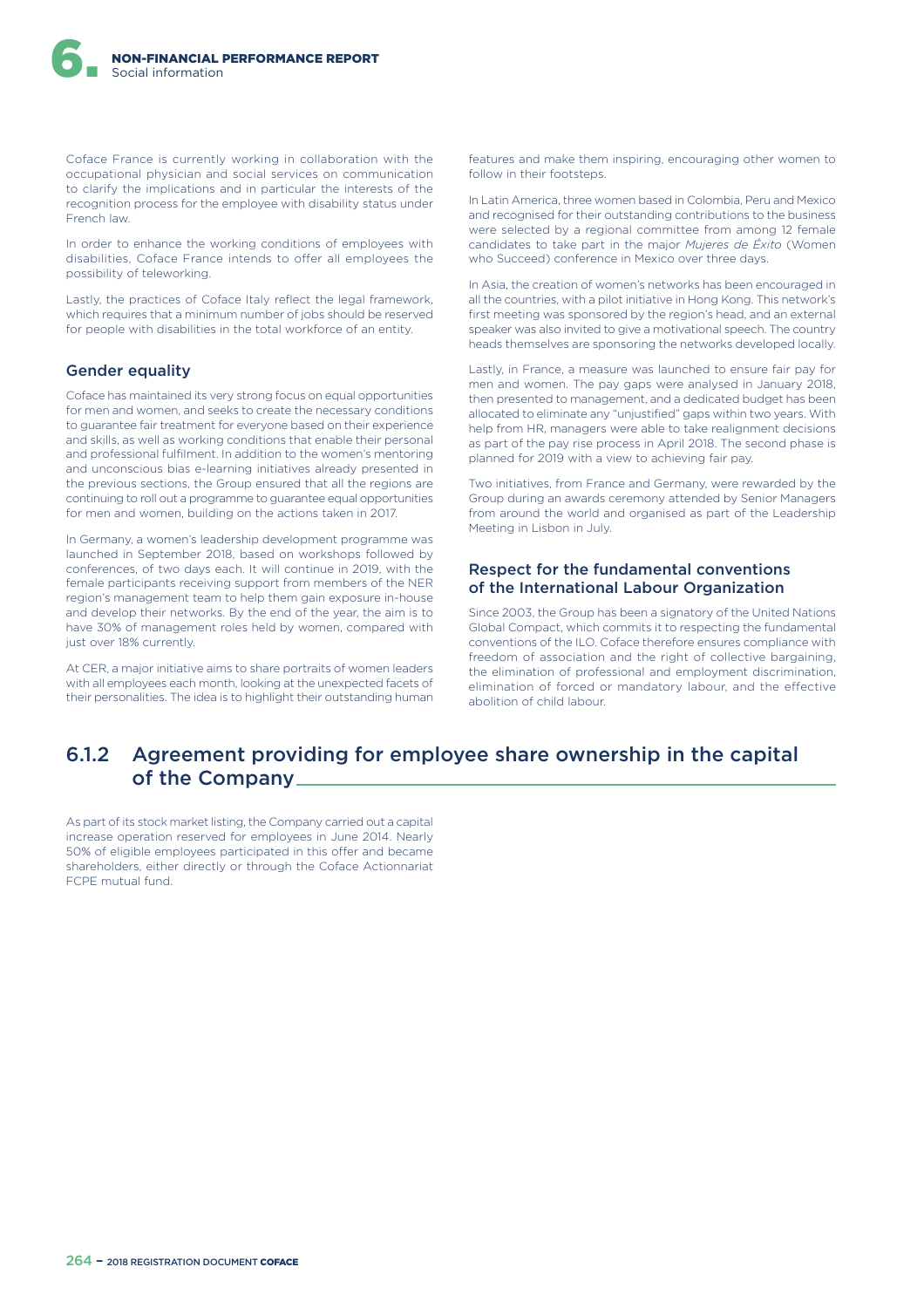# **6.2 ENVIRONMENTAL INFORMATION**

As a service company, Coface's CSR policy consists primarily in making conscious real estate choices that help to lower its environmental footprint by reducing its greenhouse gas emissions, as well as its energy and paper consumption. The development

6.2.1 General environmental policy

The Company is fully committed to protecting the environment. Its approach to reducing its environmental footprint has significantly influenced its real estate choices, particularly in the choice of its head office, and the efforts rolled out to reduce its greenhouse gas emissions, consumption of energy and paper, along with other initiatives established in France and abroad which encourage waste sorting and recycling, particularly for parts of obsolete IT equipment.

In Israel, Sweden and the UK, the Coface teams moved into more modern premises in 2018, more in line with the new environmental regulations.

In 2015, the Company set up a medium-term CSR plan which was the outcome of a think tank launched at the end of 2014 involving all of the Company's regions, the main aspects of which are presented in Section 6.4 below. Part of this plan's objectives has been achieved since 2016.

In 2018, as in previous years, there was no environmental litigation and no indemnity was paid in application of a legal decision rendered in that subject area. The Group has therefore not established any guarantee or provisions to cover that risk.

### Measures to raise employee awareness

In order to fully include employees in this process, various actions were undertaken to raise employee awareness. Therefore, each year the Group activity report features a section devoted to raising Coface employee awareness about environmental challenges, and the best practices booklet distributed to all employees upon their arrival at the Bois-Colombes premises emphasises in particular the importance of daily actions for sustainable development, and in particular of reducing paper consumption and sorting waste.

A presentation on legal obligations in CSR issues and measures implemented inside the Group was given to the European Works Council meeting in 2016. This was an opportunity to make the

6.2.2 Sustainable use of resources

## Water consumption

The Group only consumes water in the operation of its service-sector premises: air-conditioning, cooling of electronic equipment, cafeteria, maintenance, sanitary facilities and watering of green areas.

of these action plans is intended to mitigate potential (i) risks linked to the activity not adapting to environmental challenges and (ii) consequences in terms of climate change for the services produced by the Group.

European employee representative body aware of CSR issues. Moreover, CSR issues and specifically social issues (such as the My Voice findings and the resulting action plans) are looked at each year with the employee representative body at European level.

## Environmental features of the Group's buildings

In France, environmental aspects were a determining factor for Coface in choosing the building that has housed its head office in Bois-Colombes since 2013. This building, which can host approximately 1,200 employees, is certified NF MQE (high environmental quality for construction) and BREEAM (BRE Environmental Assessment Method). It thus incorporates current best practices in terms of the immediate environmental impact, construction materials and processes, and production of waste. This building has furthermore been certified "low consumption" (BBC); its standard energy consumption is thus limited. The building preserves natural resources, thanks to limited water needs for green areas due to rooftop water recovery, solar panels situated on the roof and low-consumption exterior lighting.

In Germany, the main office located in Mainz is certified "Ökoprofit" for its sparing use of energy resources.

In compliance with European Regulations, Coface commissioned energy audits in France, Germany, Italy and Spain at the end of December 2015 and in 2016 for its respective buildings and vehicle fleets. The purpose of the audits was to study the energy use and greenhouse gas emissions for each building and vehicle fleet and draft recommendations for renovations to optimise or reduce energy use. In France, the main energy saving measures recommended in the report were implemented in 2016. To ensure the Company's alignment with the best standards in this area, while continuously looking to improve performance, further audits are planned for countries from the reporting scope within the next few years.

In 2018, water consumption represented 31,368 m<sup>3</sup>. It is up slightly this year, linked in particular to the extended reporting scope. Water consumption totalled 27,081  $m<sup>3</sup>$  in 2017, versus 28,587  $m<sup>3</sup>$ in 2016 for the entire reporting scope, due to efficient control of the water distribution network and maintenance.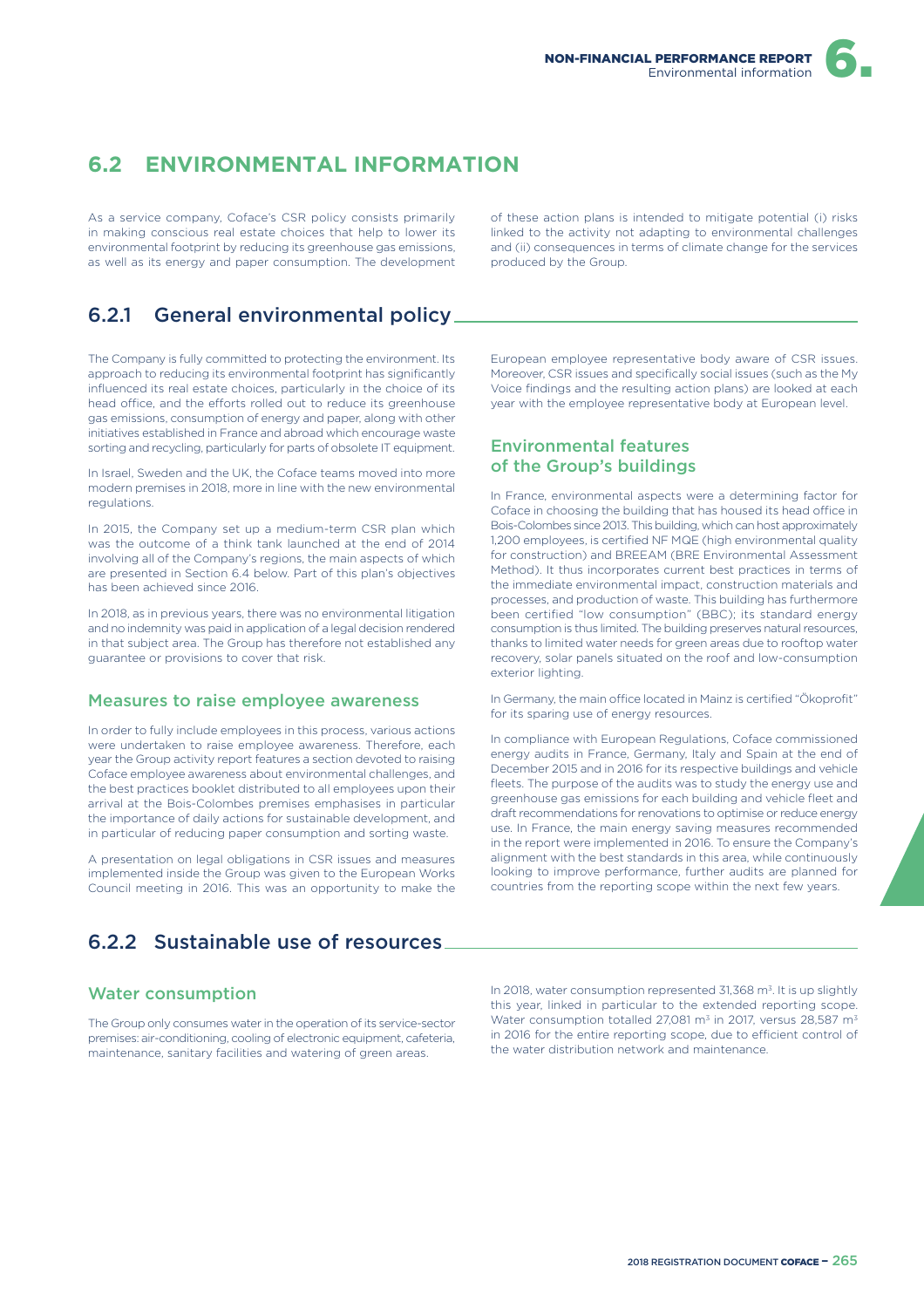### Paper consumption

Coface is committed to reducing its paper consumption. It has established a printing policy for its entire reporting scope which includes the following measures: setting printers to print on both sides of the paper by default, eliminating individual printers where possible, encouraging staff to print only essential documents and to favour "economical" printing layouts. Across the reporting scope, the Group also encourages the purchase of environmentally-friendly paper, certified PEFC or carrying an FSC label.

Campaigns were undertaken in several countries to reduce paper consumption. In France, an audit was performed on all printers in 2016 to analyse the total costs and uses of these machines and determine areas for optimisation according to the functional needs of Coface employees. The significant reduction in consumption for several years now and the precise mapping of the total number of machines have revealed, by comparison to usage rates per machine, the need to reduce the number of printers by nearly 40%, consequently leading to a substantial reduction in the costs linked to the operation of these machines for the Company.

The Group has engaged for several years in a policy to make its exchanges with its policyholders paperless, and strives to continually improve its clients' digital experience. A number of web services, such as Dashboard, CofaMove, CofaServe and CofaNet Essentials, have been developed in recent years.

In 2018, Coface rolled out electronic signature software for documents. This software facilitates the electronic exchange and approval of contracts and documents, significantly reducing paper consumption.

The move to paperless exchanges between Coface and its multi-national clients also includes the use of the Dashboard, an exclusively online tool that offers policyholders centralised monitoring of data for all their trade receivables.

Coface's total paper consumption in France has, therefore, been reduced significantly in recent years thanks to the move to paperless exchanges with policyholders and to better monitoring of printing as well as the use of thinner paper. 2018 saw a slight increase as the stock of paper was built up again.

Likewise in Germany, total paper consumption has fallen every year since 2016, when it stood at 24.8 tonnes, to reach 11.9 tonnes in 2017. Consumption increased in 2018, following an adjustment of the method for calculating paper consumption, with another type of paper added to total paper consumption.

Italy, Spain and the UK consume little paper thanks to a strict implementation of the printing procedure described in the first paragraph of this section.

Across the reporting scope, paper consumption in 2018 therefore amounted to 44 tonnes.

|                      | <b>France</b>            |                             | Germany                  |                             | Italy                    |                             | <b>Spain</b>             |                             | <b>United</b><br>Kingdom |                          | <b>Total</b><br>(reporting scope) |
|----------------------|--------------------------|-----------------------------|--------------------------|-----------------------------|--------------------------|-----------------------------|--------------------------|-----------------------------|--------------------------|--------------------------|-----------------------------------|
| Paper<br>consumption | (in<br>metric<br>tonnes) | Change<br>$N/N-1$<br>(in %) | (in<br>metric<br>tonnes) | Change<br>$N/N-1$<br>(in %) | (in<br>metric<br>tonnes) | Change<br>$N/N-1$<br>(in %) | (in<br>metric<br>tonnes) | Change<br>$N/N-1$<br>(in %) | (in<br>metric<br>tonnes) | (in<br>metric<br>tonnes) | Change<br>$N/N-1$<br>(in %)       |
| 2016                 | 36                       | (16.6%)                     | $24.8*$                  | (12.9%)                     | 5                        | ٠                           | ٠                        | ٠                           | ۰                        | 65.8                     | $(6.4\%)$                         |
| 2017                 | 17.5                     | (51%)                       | 11.9                     | (46.6%)                     | 5                        | 0%                          | 2.5                      | ٠                           | ۰                        | 36.9                     | $(43.9\%)$                        |
| 2018                 | 20.0                     | $+15%$                      | 15.6                     | $+30%$                      | 3.7                      | $25\%)$                     | 1.9                      | (23%)                       | 3                        | 44.2                     | $+19%$                            |

*\* In 2017, paper consumption was corrected in Germany for the 2016 financial year. Consumption in 2016 totalled 22.3 tonnes, not 24.8 tonnes.*

# 6.2.3 Climate change

The Group has taken various initiatives to reduce its environmental footprint, in particular with regard to greenhouse gas emissions, through the policies presented below and its new socially responsible investment policy – SRI (see Section 6.3.4).

#### Energy consumption

The Group's energy consumption concerns lighting, air-conditioning and heating of the premises.

The Group implements actions to reduce energy consumption, which translates to the environmental choices made in terms of real estate (see the features of the building housing the head office and the main office in Germany), which have allowed energy consumption to be significantly decreased.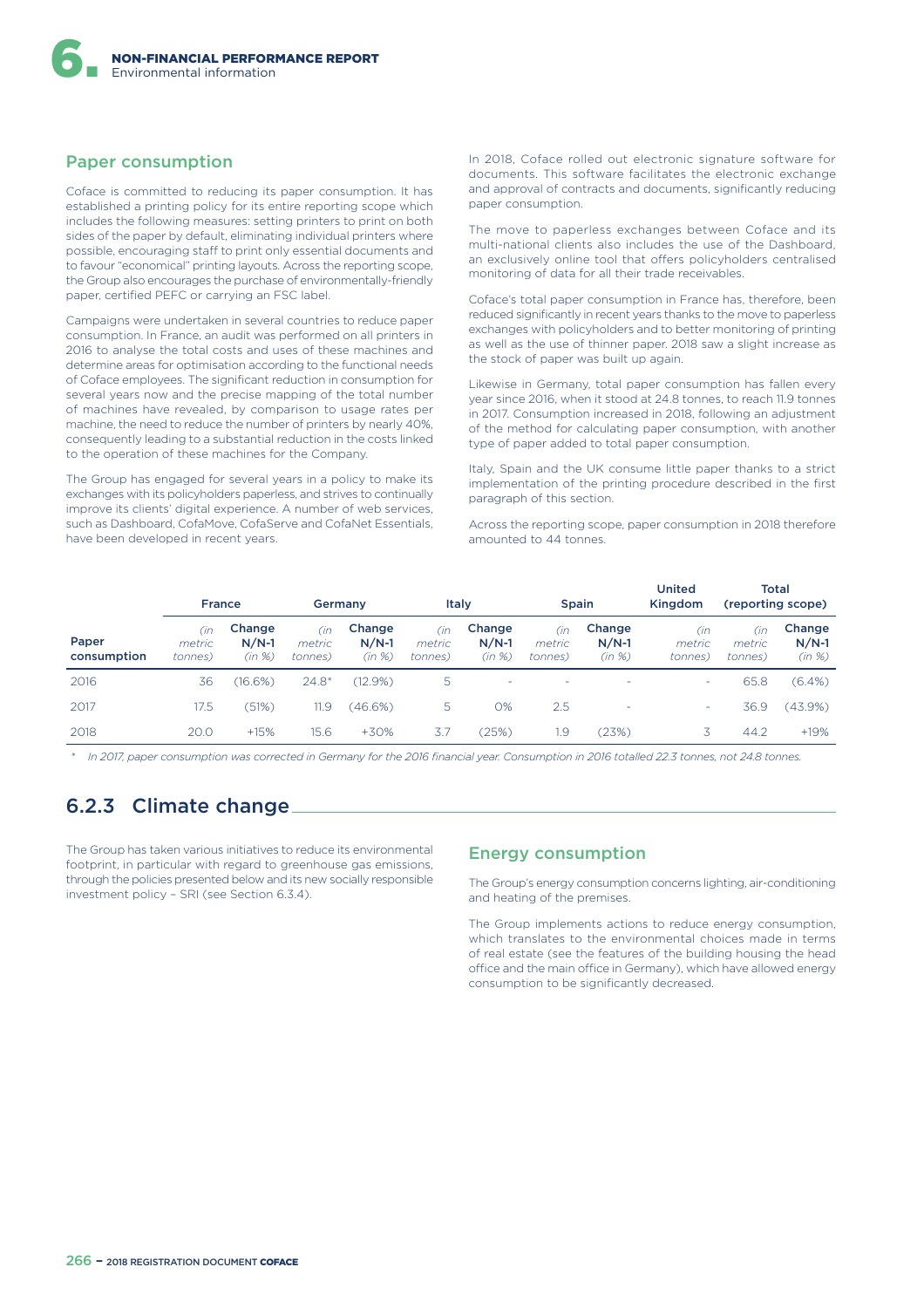#### $\blacktriangleright$  Reported energy consumption since 2016 for the reporting scope

|              | 2018 reporting scope<br>France, Germany, Italy,<br><b>Spain and UK</b> |                           | France, Germany, Italy and Spain<br>2017 |                           | France, Germany and Italy<br>2016 |                           |  |
|--------------|------------------------------------------------------------------------|---------------------------|------------------------------------------|---------------------------|-----------------------------------|---------------------------|--|
|              | <b>Consumption</b>                                                     | CO <sub>2</sub> equiv.    | Consumption                              | CO <sub>2</sub> equiv.    | Consumption                       | CO <sub>2</sub> equiv.    |  |
| Electricity  | 6.562 MWh                                                              | 719 CO <sub>2</sub> T.eq. | 6.825 MWh                                | 632 CO <sub>2</sub> T.eq. | 6.360 MWh                         | 521 CO <sub>2</sub> T.eq. |  |
| Gas          | 1.503 MWh                                                              | 355 CO <sub>2</sub> T.eq. | 1,463 MWh                                | 316 CO <sub>2</sub> T.eq. | 1.371 MWh                         | 297 CO <sub>2</sub> T.eq. |  |
| Surface area | 73.159 m <sup>2</sup>                                                  |                           | $72.026$ m <sup>2</sup>                  |                           | 67.823 $\,$ m <sup>2</sup>        |                           |  |

The percentage of renewable energy used by Coface in France since 2015 corresponds to approximately 14% of its total consumption. Furthermore, the roof of its Bois-Colombes head office in France is covered by some 100 square metres of solar panels, which reduce its gas consumption by reheating the water supplied to sanitary facilities and to the restaurant. In place since 2015, these sensors made it possible to save six to seven months of gas consumption per year, depending on the years, from 2016 to 2018. Since September 1, 2018, the surface area of the head office in France has been reduced by nearly 40%, reducing its energy consumption levels.

In Germany, electricity consumption does not generate any greenhouse gas emissions since Coface Germany has opted for an energy contract fully based on renewable energy sources with an offset system.

The optimisation of electricity and gas consumption made it possible to achieve a general reduction across the majority of the countries from the reporting scope in 2018.

### Travel policy

The travel policy for Coface France employees was adapted and rolled out for the Group in 2018.

To better understand its procedure for business travel and its greenhouse gas emissions, the Group now works with one dedicated travel agency.

With the travel policy, travel is generally limited and replaced by telephone or videoconferencing, where available and relevant, given the situation. In addition, all the main Coface sites worldwide are equipped with the appropriate means. At the head office, several videoconference rooms and a telepresence room allow efective, simultaneous discussions to take place between the Group's seven regions.

In addition, to limit the carbon footprint, only train travel is authorised over certain distances, beyond which it may be preferable to travel by plane.

| Type of travel | CO <sub>2</sub> metric tonnes<br>equivalent for the 2018<br>reporting scope<br>France, Germany, Italy,<br>Spain and UK | CO <sub>2</sub> metric tonnes<br>equivalent for France,<br>Germany, Italy and<br>Spain in 2017* | CO <sub>2</sub> metric tonnes<br>equivalent for France,<br><b>Germany and Italy</b><br>in 2016* | CO <sub>2</sub> metric tonnes<br>equivalent for France<br>and Germany<br>in 2015 |
|----------------|------------------------------------------------------------------------------------------------------------------------|-------------------------------------------------------------------------------------------------|-------------------------------------------------------------------------------------------------|----------------------------------------------------------------------------------|
| Aeroplane      | 675                                                                                                                    | 673.6                                                                                           | 509                                                                                             | 373                                                                              |
| Train          | 18                                                                                                                     | 14.5                                                                                            | 5.6                                                                                             | 3.05                                                                             |

*\* The data was corrected with regard to the 2016 registration document: 533 CO<sup>2</sup> T.eq. (air travel) and 4.35 CO<sup>2</sup> T.eq. (train).*

In 2018, the limited increase in the consumption of greenhouse gases relating to air travel is the result of the UK being added to the reporting scope the same year. The distances travelled by plane increased by just 3% this year, with the corresponding CO<sub>2</sub> emissions stabilising.

As regards the increase in the consumption of greenhouse gases in connection with train travel in 2018, this increase is not due to any specific increase in the number of kilometres travelled by train in the countries within the reporting scope, but rather to the inclusion of the UK in the reporting scope and to the Spanish energy mix, which is heavily reliant on fossil fuels.

### Vehicle policy

Within the reporting scope, countries adopt initiatives to reduce fuel consumption, such as Coface in France, which regularly upgrades its vehicles and selects them based on a number of criteria, including  $\mathsf{CO}_2$  emissions per kilometre travelled. The average for the vehicle fleet in France was 102.87 g/km in 2018, compared with 101 g/km in 2017, and greenhouse gas emissions increased by 1.42% over three years between 2016 and 2018. New executive-grade vehicles have been added to the fleet with high emission levels due to their engine options.

In Germany, the fuel consumption reduction policy is governed by specific clauses specified in the contract drawn up with the vehicle leasing agency, providing for maximum fuel consumption thresholds per vehicle.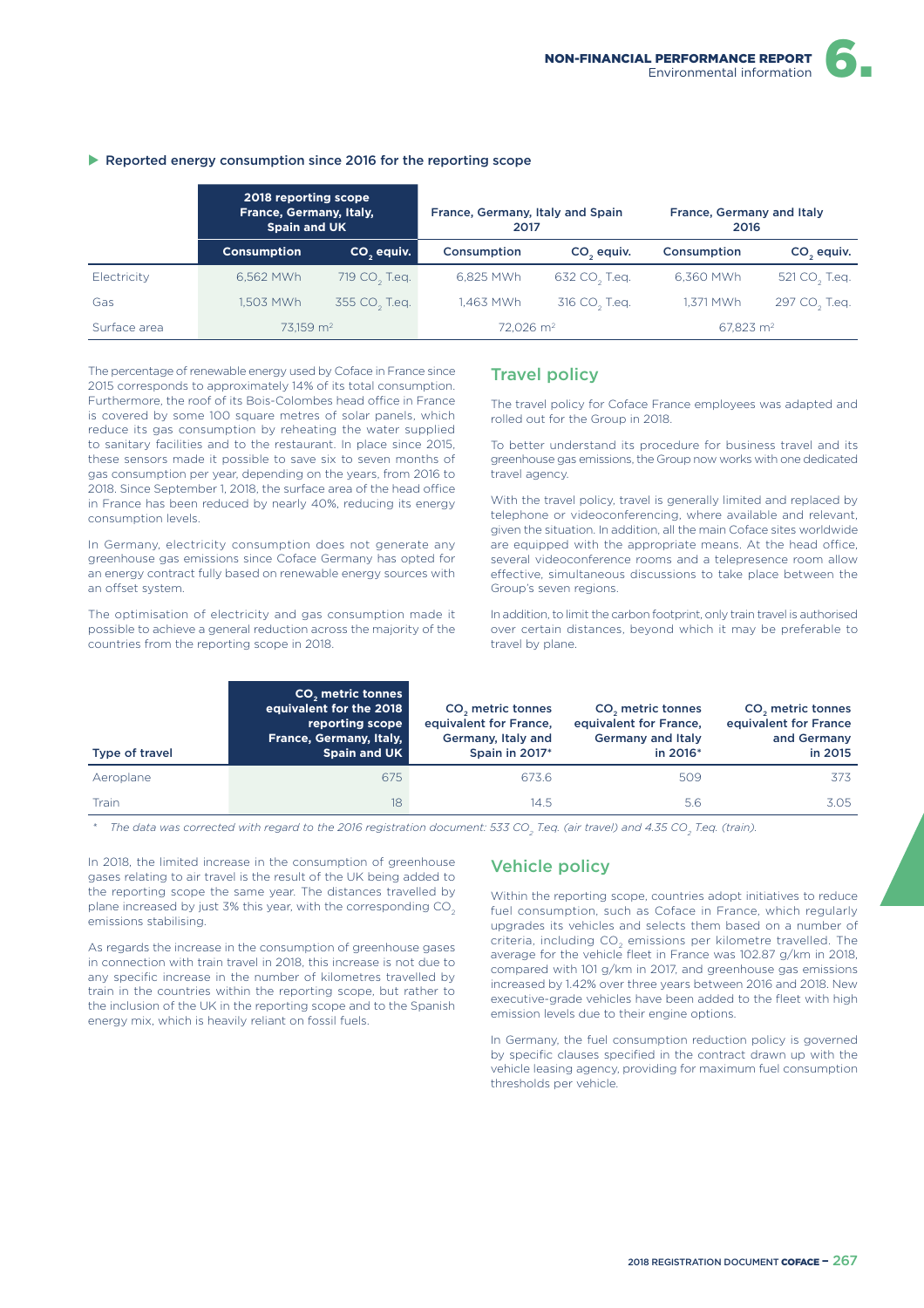#### $\blacktriangleright$  Table of consumption since 2016

| Fuel:<br>Diesel and 4-star premium fuel | 2018 reporting scope<br><b>France, Germany, Italy,</b><br><b>Spain and UK</b> | 2017 reporting scope<br>France, Germany, Italy and Spain | 2016 reporting scope<br>France, Germany and Italy |
|-----------------------------------------|-------------------------------------------------------------------------------|----------------------------------------------------------|---------------------------------------------------|
| Litres                                  | 622.592                                                                       | 696.043                                                  | 711.615                                           |
| CO <sub>2</sub> metric tonnes equiv.    | 1.561                                                                         | 1.778.5                                                  | 1.691                                             |

*\* Note on methodology: in 2017, the data reported for Diesel consumption in Germany for 2016 has been corrected. The correction of the German data (704.6 CO<sup>2</sup> metric tonnes equiv. reported in 2016 instead of 1,058.67 CO<sup>2</sup> metric tonnes equiv.) has led to correction of the end result, which should have been equal to 2,036 CO<sup>2</sup> metric tonnes equiv., instead of 1,691.*

To date, Coface's contribution to reducing greenhouse gas emissions has resulted in a limitation of CO<sub>2</sub> emissions through the vehicle policy, and limiting travel through the travel policy

and its responsible investment policy, which notably includes, as described below, taking regular measurements of greenhouse gas emissions from its financial investment portfolio.

# **6.3 SOCIETAL INFORMATION**

# 6.3.1 Regional, economic and social impact

## Support for client development

The very nature of credit insurance contributes to the development of economic trade by offering companies secure commercial transactions, as presented in Section 1.3.1 (Description of the credit insurance business). Coface, as a leading market player, strives to offer its clients products that are best suited to their needs, in support of their development. It has made innovation a strategic cornerstone of its development, as illustrated by the marketing since 2014 of the EasyLiner offering targeted at SMEs in France and abroad, and accessible for online subscription. It has also established a system throughout the Group allowing potential claims to be best identified and processed.

## Forging of links with the local social and economic fabric

With teams located in 63 countries for maximum proximity to the economic and social fabric, the Group favours the hiring of local employees, who are trained in the credit insurance businesses and have detailed knowledge of the business environment. It thus contributes to strengthening its expertise, while developing local players in the countries.

In addition to hiring employees and developing partnerships with universities and business schools (see Section 6.3.2), Coface takes part in local inter-company initiatives to support certain social causes and proposes or supports student initiatives, for example.

Each year since 2016, Coface has participated in an inter-company initiative jointly with the city of Bois-Colombes, where its head office is situated, to promote support for TÉLÉTHON, a charity created to finance research projects on neuromuscular genetic diseases. This event allowed numerous employees from the Coface head office and from other companies based in the area to meet around shared values of social cohesion and solidarity; all the funds collected (€3,258 in 2018) were donated, as they are every year, to the TÉLÉTHON association.

# 6.3.2 Partnerships and corporate philanthropy

## Academic relations: promoting careers at Coface

Coface has strong links with the local communities; thanks to the relations it has built with schools and universities in the countries where the company operates. Coface has established strong partnerships with national universities or schools and puts together a pool of talent each year with interns or trainees (particularly in Spain, France, Italy and even Mexico). This best practice will not be developed this year, as the Group has chosen instead to focus on other priority areas of its HR strategy.

### Coface Trade Aid

In 2018, a Group-wide charter was created for all Coface entities. This charter is intended to define a framework for the actions taken under the Coface Trade Aid umbrella worldwide to ensure their consistency with Coface's values and mission to help businesses to develop safely and sustainably. To ensure that these actions are relevant and truly benefit the charities in terms of financial donations, it was decided this year that the number of charities supported would be limited to one per country.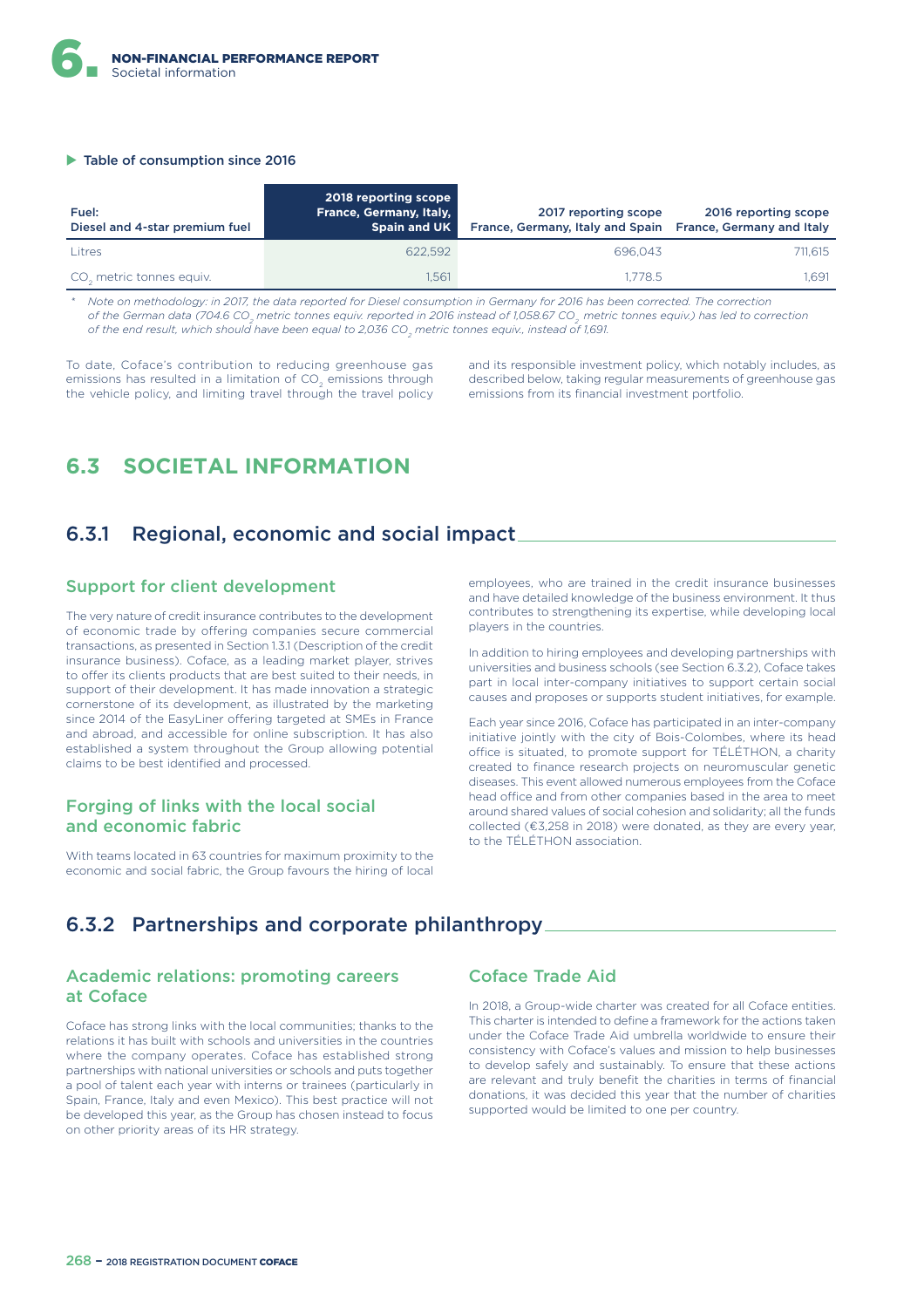Coface Trade Aid's mission is to provide local support for charity projects, to work for sustainable economic development around the world, particularly through: helping for people to return to work to remain in employment, assistance in setting up businesses, supporting innovation, micro-credit and professional training.

Coface Trade Aid targets specific, identified micro-projects, aiming to track them and be involved from start to finish. The proposed projects are selected for their utility, effectiveness and ambition. Financial transparency, dynamism and the involvement of associations are likewise important selection criteria.

Initially launched in France, Coface Trade Aid has been gradually extended to all countries of the Group, with the same aim of supporting local initiatives based on education, the learning of a profession, micro-financing or the facilitation of economic exchange. In 2013, for the first time, Coface organised the Coface Trade Aid Week, during which each Coface country was asked to mobilise its teams for the benefit of charities. This operation has since been renewed annually, with the participation of most countries, and now constitutes a common, positive approach across all entities.

In the framework of Coface Trade Aid, solidarity initiatives are organised in the various countries where Coface is present. Examples include:

- ◆ since 2010, Coface UK has taken part every year in the London 10k race in partnership with the charity Changing Lives, which helps homeless people and those suffering from severe addictions;
- ◆ in France, a new partnership has just been set up with the Association pour le droit à l'initiative économique (ADIE), which enables people who are excluded from bank credit to obtain loans, primarily to start a micro-enterprise. In 2018, €23,000 were collected for this charity;
- ◆ in Australia, since 2017, Coface has supported Yalari, a not-forprofit organisation that offers secondary education scholarships at leading Australian boarding schools for indigenous children from regional, rural and remote communities.

In June 2018, Coface took part in Yalari's annual fundraising dinner in Sydney, contributing \$2,500.

In October 2018, Coface invited Yalari's former pupils to speak at the Company's annual celebration evening and share their fascinating and inspiring stories with the brokers and our partners;

- ◆ in India, Coface donated 624,270 rupees to Manav Sena Sanidhi, a charity supporting the well-being and education of underprivileged children from this region;
- ◆ in Spain, Coface works with the Adecco Foundation. €8,943 were donated in 2018, with 70% going to support families of our employees facing disabilities, with specific projects enabling them to facilitate their future integration into the world of work and society in general;
- ◆ in Portugal, Coface has been working for several years with Vale de Acór, whose mission is to find jobs for former drug addicts;
- ◆ in Germany, employees organised various activities, making it possible to raise €2,168.30. The Company topped up this amount to reach a total of €5,000. These funds were donated to the new German Trade Aid project, Eliya, an organisation enabling children in Sri Lanka to receive an appropriate education, while providing jobs for local communities in Tangalle;
- ◆ in Mexico, employees have helped support the development of local micro-enterprises by providing training on Excel for staff in these businesses, as well as for unemployed people, in partnership with the Franco-Mexican Chamber of Commerce;
- ◆ In Lithuania, employees raised a total of €1,000 with employees to support the Mstislav Rostropovich Foundation, which helps talented children in need;
- ◆ in Romania, Coface raised funds for children with cancer being cared for at the Marie Curie paediatric hospital. The children are able to benefit from psychosocial support through various treatments from their first day in hospital up until to their successful integration into society once their treatment is complete;
- ◆ in 2017, Coface Hungary set up a partnership with the Autistic Art Foundation, which offers residences for autistic people in Hungary. This year, employees volunteered to take part in essential gardening work at the various residential homes;
- ◆ in Austria, Coface doubled the amount raised by employees with a donation of €2,000 to support research into immune disorders through the MedUni Vienna association, one of Europe's best medical institutions in terms of research performance.

# 6.3.3 Subcontracting and suppliers

The outsourcing of important or critical activities is strictly governed by the regulations applicable to insurance companies since the entry into force of the Solvency II Regulation. In this respect, since 2016, the Company has issued a Group policy aimed at identifying "material or critical" activities and defining the fundamental principles for resorting to outsourcing, the terms of any contract drafted for such outsourcing and the control procedures related to the outsourced activities and functions.

This policy, approved by the Company's Board of Directors in 2016 and reviewed annually ever since, considers the following as constituting material or critical activities, pursuant to the applicable regulations: (i) the following four key functions (see also Section 5.1.2 "Organisation"): the risk management function, the compliance verification function, the internal audit function and the actuarial function; as well as (ii) the other functions comprising the core

credit insurance business, the interruption of which is likely to have a significant impact on the Company's business or its ability to efectively manage risks, or jeopardise the conditions under which it obtained its approval.

Coface and all its subsidiaries have therefore pledged to select service providers who meet the high-quality service standards and have the qualifications and skills necessary to efficiently handle the outsourced service, by avoiding any conflict of interest and guaranteeing data confidentiality. They also agreed to inform the French Insurance Regulator (the ACPR) of their intention to outsource services that fall within the scope of the procedure, pursuant to the applicable regulations. Any outsourcing contract to be signed with a service provider should include certain mandatory clauses imposed by Coface and be approved by the Company's Board of Directors prior to signature.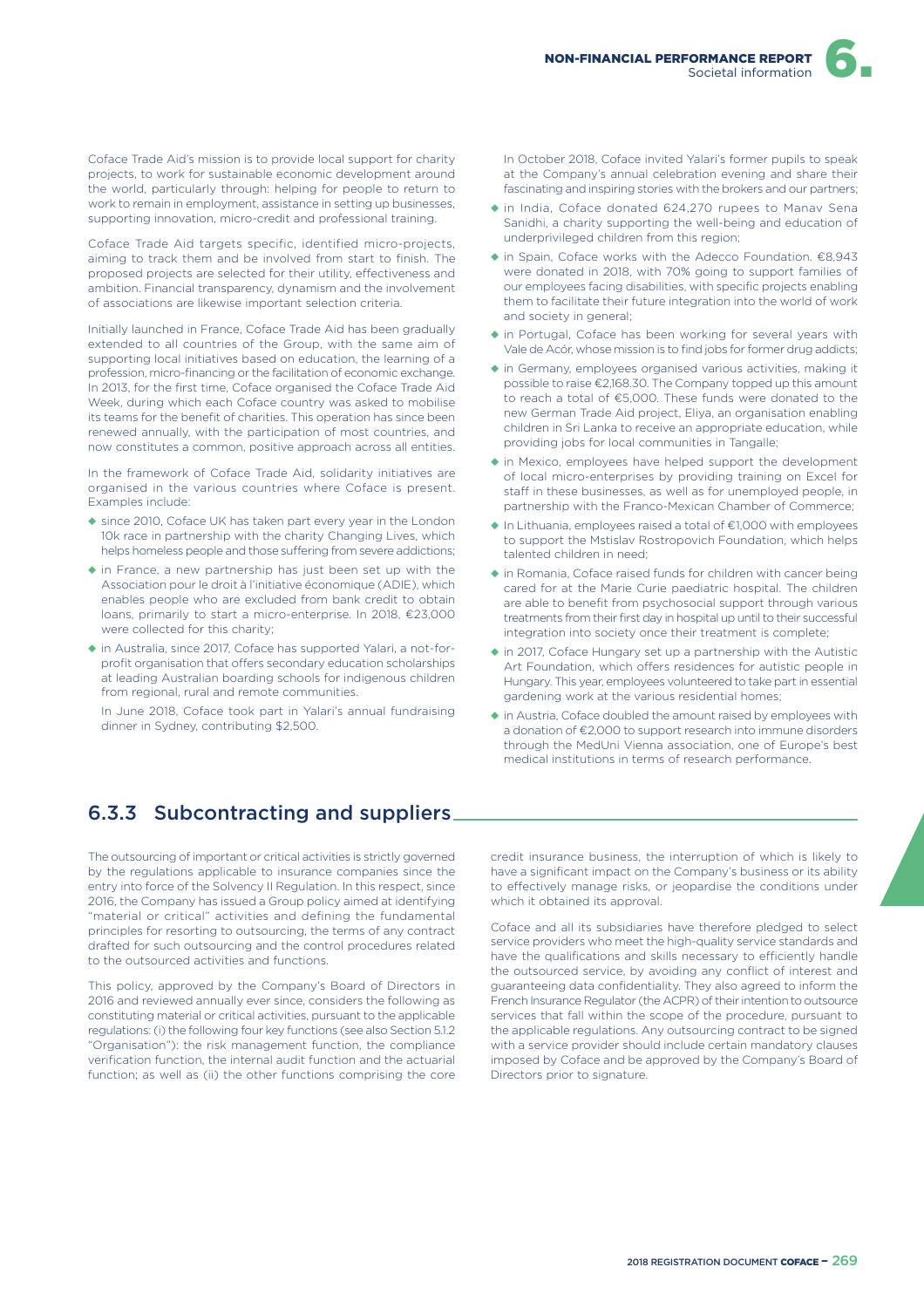To date, the main material or critical activities outsourced by the Group concern the Company's financial investment management activity and, in a few limited countries, the risk underwriting activity. Key functions are not outsourced.

The Fit to Win strategic plan defined in 2016 has sought to limit the outsourcing of certain IT functions, such as Group-wide IT development functions; the purpose of limiting the use of outsourcing is to gradually insource these activities within a special Coface entity, in order to ensure the secure control of IT systems as well as the perpetuation of skills within the Group.

With respect to activities that are neither material nor critical as defined by the French Insurance Code (*Code des assurances*), the fields where cooperation with third parties is used concern Coface's commercial activity in particular. In fact, Coface acts through a worldwide network of agents and partners who share the same goal of developing credit insurance solutions to facilitate domestic and export B-to-B trade on numerous markets by relying on its expertise and its unique risk database. Selected for their competence and reliability, these agents and partners are required to follow Coface's commercial practices regarding product distribution; as such, distribution must comply with the rules laid down by the Group, under the latter's control in accordance with its internal rules and procedures.

In the context of its relationships with suppliers in general, Coface established in 2015 an internal policy of best practices in the field of procurement, and standardised its general terms for procuring supplies and services. These mostly include the best practices specified in its procurement policy and attached to contracts signed with suppliers. Conditions for issuing calls for tenders were also standardised in 2015 and include applicant assessment criteria based on the values upheld by corporate social responsibility. As a continuation of this policy, in June 2017 Coface signed the *Charte Relations Fournisseurs Responsables* (responsible supplier relationship charter) of the *Médiateur des Entreprises* and the Conseil national des achats, two French associations. This charter consists of 10 commitments for a responsible purchasing policy towards suppliers. It enables Coface to apply, in concrete terms, its willingness to foster fair and transparent relationships with its suppliers.

In accordance with the French "Sapin 2" Act of December 10, 2016 concerning transparency, anti-corruption and the modernisation of economic life, Coface has set up an assessment of suppliers looking at the corruption risk.

# 6.3.4 Socially responsible investment (SRI)

In addition to the investment policy within the Group and in connection with Article 173 of the Law of August 17, 2015 on Energy Transition for Green Growth applicable to Coface, in 2016 the Group defined its responsible investment policy and the goals pursued consistent with its role as credit insurer and the protection of its reputational risk. In accordance with the transparency goals set by this regulation, the Group provides qualitative and quantitative information on the implementation of this policy.

Being a Socially Responsible Investor, according to Coface, means both including oversight and analysis measures in its investment policy in order to fulfil its obligations towards its policyholders, and integrating into its investment decisions, where appropriate, factors related to respect for the social, environmental and governance quality goals of the companies in which it invests (hereafter the "ESG factors").

Evolving as it does in an international environment where SRI practices and standards diverge, the Group strives to pay particular attention to the dialogue it conducts with issuers. It also aims to foster a dynamic analysis of investment opportunities, without seeking an approach solely focused on a strictly positive selection or the systematic exclusion of certain assets.

As an institutional investor, Coface seeks to adopt long-term measures through its investment policy for better recognition of the underlying risks linked to ESG factors and to measure over time the concrete effects of a more comprehensive integration of these factors into its portfolio management.

The SRI strategy is thus based on three pillars, with each one being the subject of a dedicated quarterly or annual report. The Group has entrusted AMUNDI, its dedicated global manager, with producing reporting elements and analysing potential impacts on the management of its investments. Thus, in partnership with AMUNDI, in 2016 Coface set up a mechanism to address the regulatory requirements and to measure the carbon footprint of its portfolios. Accordingly, calculating and disclosing information on Coface's carbon exposure is the foundation of its commitment in this area.

The three pillars of Coface's Socially Responsible Investor strategy are as follows:

- 1/ ESG factors: Integrate sensitivity to these factors into its asset management, while maintaining a primary logic of risk and reputation management.
	- Since the 1st quarter of 2017, AMUNDI has produced a quarterly report on the average ESG rating of the Coface portfolio (A to G rating) and a breakdown of assets by ESG rating.
	- As of December 31, 2018, the overall ESG rating of the investment portfolio was C-, stable compared with the end of 2017. In 2018, Coface decided, in line with Amundi's policy, to not invest directly in any securities from issuers with a G rating or issuers with more than 30% of their turnover linked to coal mining.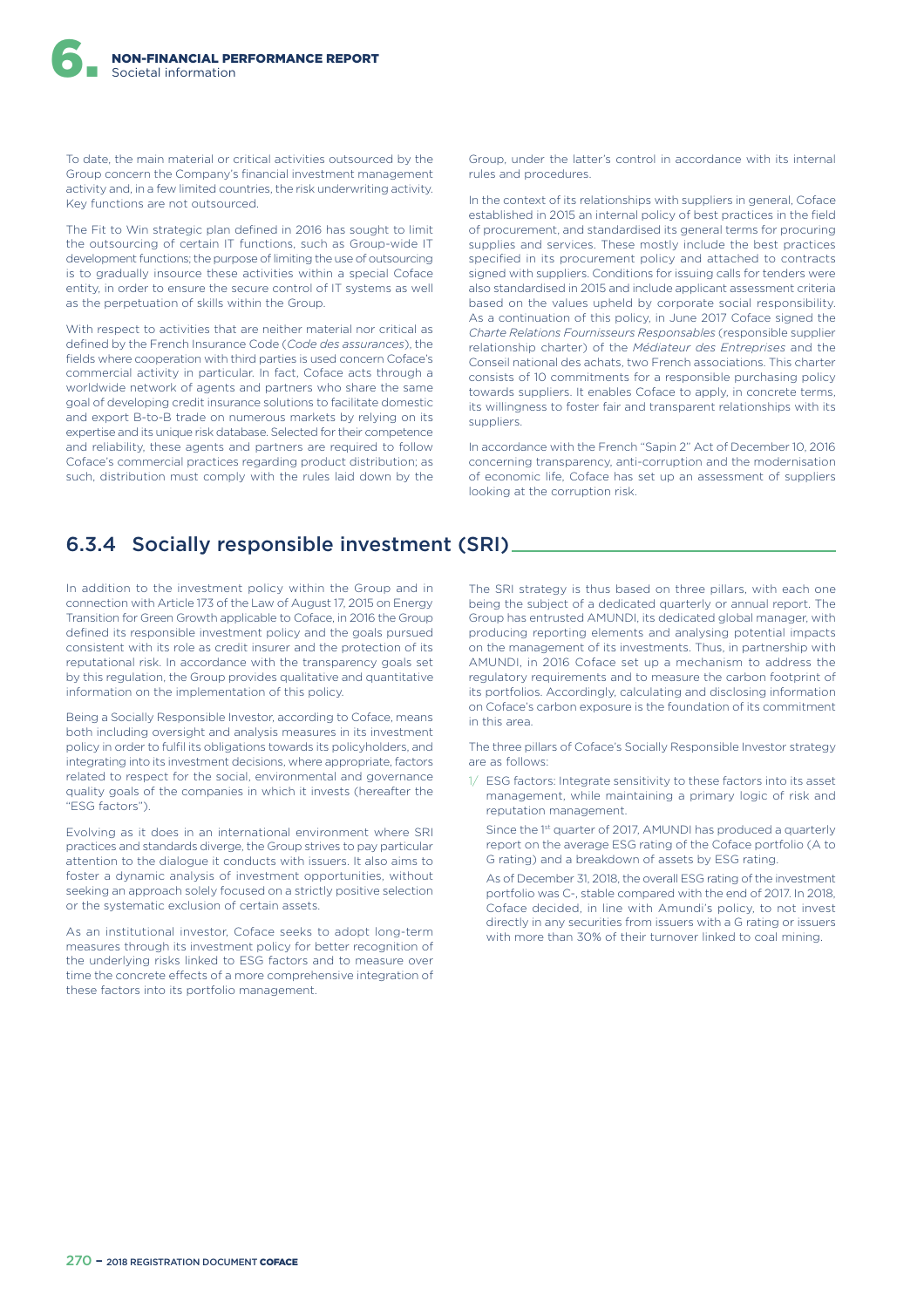

#### **ESG rating of the investment portfolio**

#### *N.B. : The portfolio monitored by AMUNDI represents 97.3% of Coface's total portfolio.*

2/ Voting rights and Commitment: Taking part in voting at the Shareholders' Meetings of companies held in the portfolio through the delegated managers and encouraging dialogue with their management on best practices by relying on the practices implemented on these topics through the managers selected by Coface.

AMUNDI provides an annual report on Voting Rights, containing the following information:

- overall voting statistics for each of the Coface dedicated funds (with a focus on geographic breakdown, opposition rates and major opposition topics);
- the list of meetings at which voting rights are exercised and during which an opposition voting right was exercised (with a breakdown per company concerned, per country and per opposition topic).

Prior to these votes and where necessary, Coface can initiate discussions with AMUNDI's specialised teams to gather analyses on proposed resolutions and discuss the associated vote recommendations.

AMUNDI transmits its voting policy annually to the Group, to include the best corporate governance, social responsibility and environmental practices.

The percentage of opposition votes exercised by AMUNDI on behalf of Coface at Shareholders' Meetings held in 2018 are presented below, by topic:

#### 2017 2018 In % **40 50 26 27 3 2 31 28 4 8** *Source Amundi.* Compensation Board balance Financial operations Shareholder resolution Other

**Opposition votes on share positions held directly**

According to AMUNDI, truthful, comprehensive and transparent financial information constitutes an essential right of shareholders and a prerequisite for exercising voting rights in a considered manner. Hence, opposition votes mainly come from the following considerations:

- with regard to the compensation policy: AMUNDI considers that aligning senior managers' interests with those of the shareholders is a vital factor in corporate governance. The Company's compensation policy must contribute to this balance;
- with regard to balanced membership of the Board: AMUNDI considers that the Board is a strategic body and that its decisions determine the future of the Company and the responsibility of its members. Thus, according to AMUNDI, its actions must be governed by transparency, responsibility, efficiency and availability;
- with regard to financial transactions: AMUNDI considers that minority shareholders must be wary of excessive dilution of the capital.
- 3/ Measuring the carbon footprint: Protecting the Group against carbon risk and participating in international environmental protection and energy as well as ecological transition endeavours.

AMUNDI provides a quarterly carbon report including:

a) A presentation of carbon emissions (per million euros invested and per million euros in revenue) and carbon reserves (per million euros invested).

All data is presented in absolute and relative terms with regard to a benchmark index determined according to the strategic allocation of the platform.

The carbon reserves per million euros invested constitute an indicator of potential emissions, resulting from the combustion of fossil fuels, caused by investment in the portfolio.

This presentation is drawn up for three different levels of scope:

- Scope 1: all direct emissions from sources owned or controlled by the Company;
- Scope 2: all indirect emissions resulting from the purchase or production of electricity, steam or heat;
- Scope 3: all other indirect emissions upstream and downstream of the value chain. Only emissions upstream and via first-tier suppliers are presented in the report.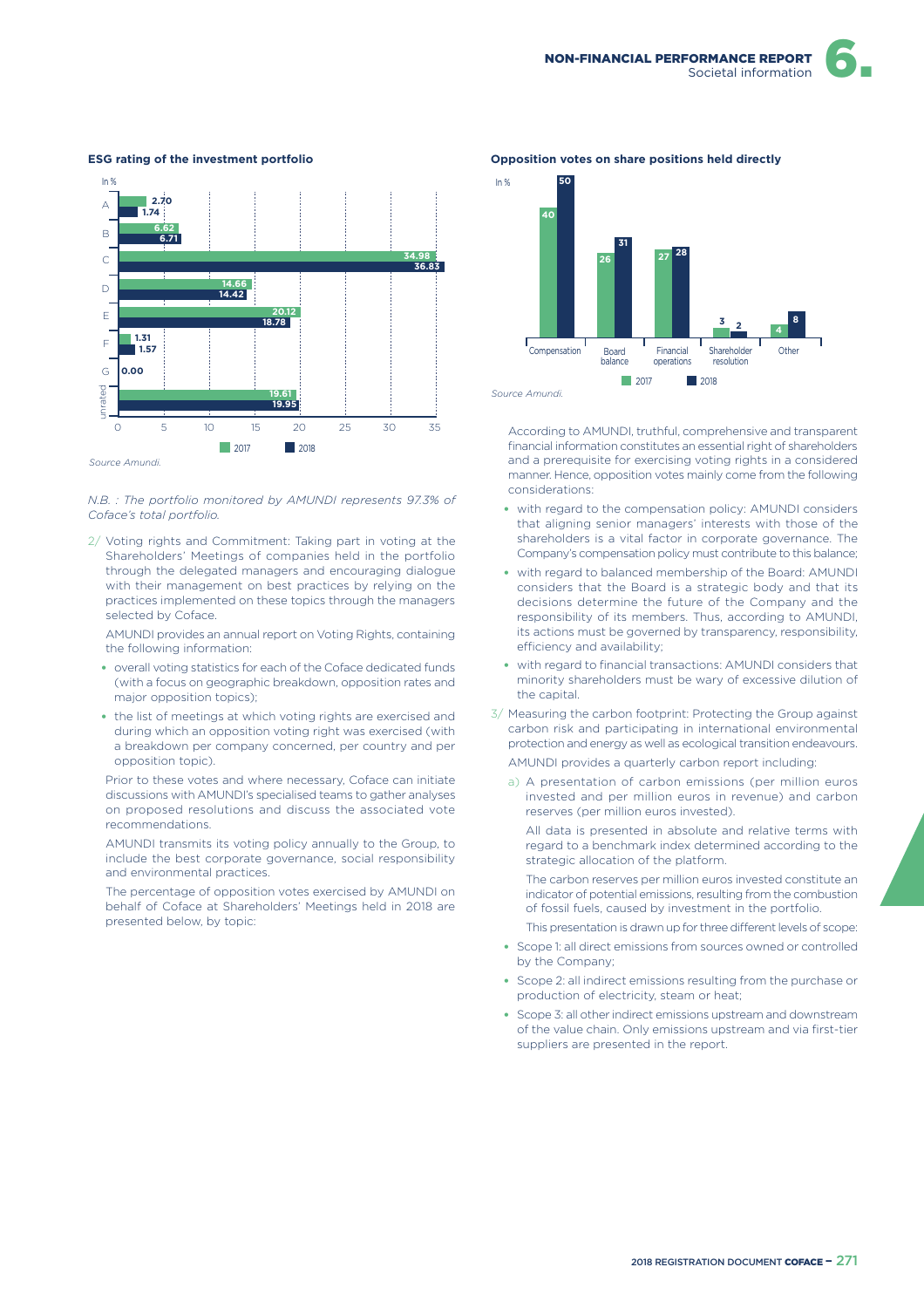**Carbon emissions per million euros invested (TCO<sup>2</sup> /€m)**



*\* Index: 85% ML EURO BROAD+ 10% MSCI EMU + 5% THE BOFA ML GLOBAL.*

This indicator measures emissions from the portfolio in metric tonnes of CO<sub>2</sub> equivalent per million euros invested. It is an indicator of emissions resulting from investment in the portfolio. It is down for the year, primarily for emissions from Scope 1. Carbon emissions per million euros invested were less than those of the benchmark index.

**Carbon emissions per million euros of revenue**







**Carbon emissions per million euros invested** 

**671 38**

**at December 31, 2018**

**Carbon emissions per million euros of revenue at December 31, 2018**



*Source Amundi. \* Index:*

 *85% ML EURO BROAD+ 10% MSCI EMU + 5% THE BOFA ML GLOBAL.*

This indicator measures average emissions in metric tonnes of CO<sub>2</sub> equivalent per unit of revenue generated by the companies (in millions of euros). It is an indicator of the carbon intensity of the value chain of companies in the portfolio. It fell by 13% over the year. Carbon emissions per million euros of revenue were also less than those of the benchmark index.

*N.B. : The portfolio monitored by AMUNDI represents 97.3% of Coface's total portfolio. 34.5% of the monitored portfolio is rated. This 34.5% represents 88.5% of rateable outstanding amounts.*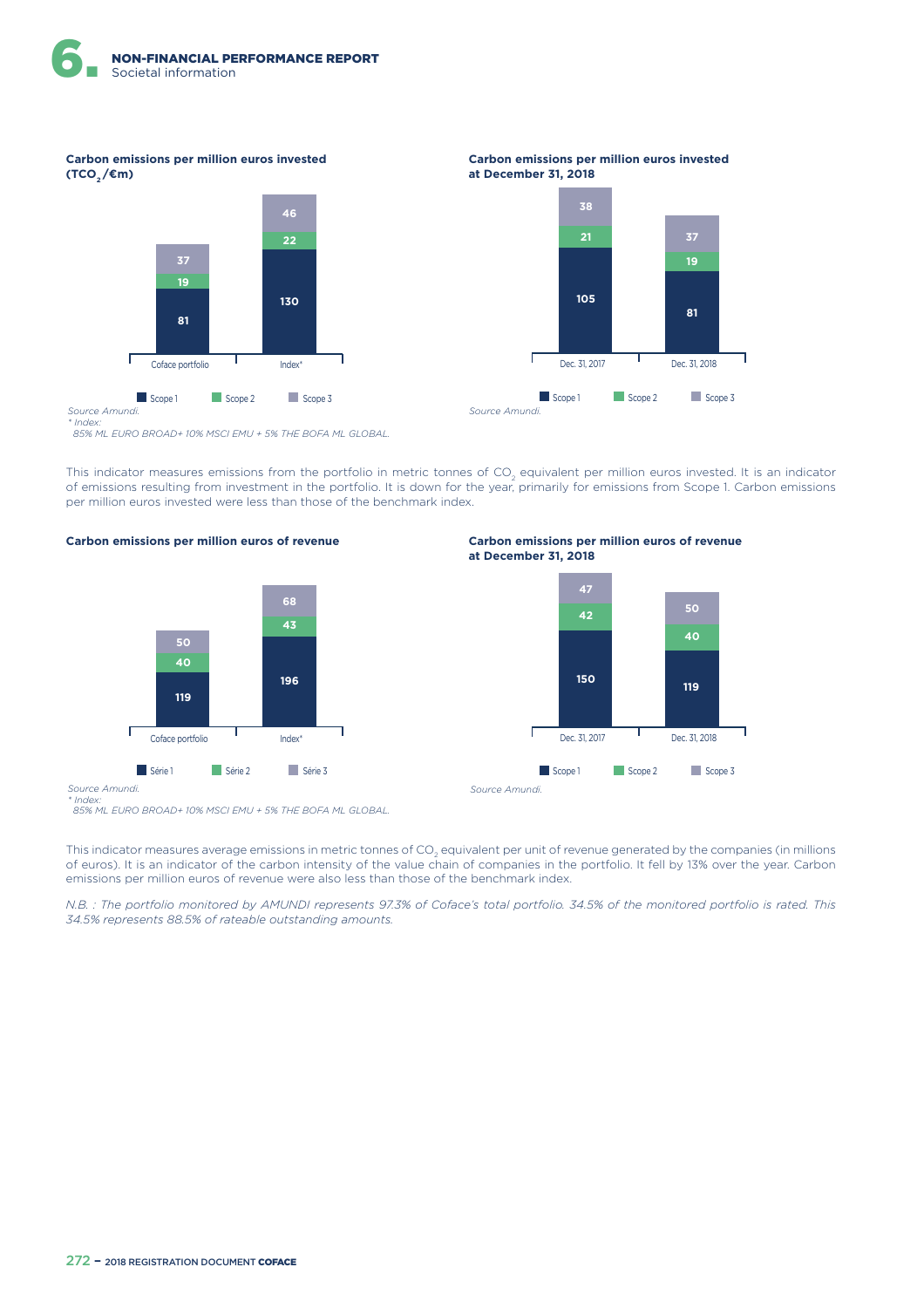

#### **Carbon reserves per million euros invested at December 31, 2018 vs. December 31, 2017**



#### **Carbon reserves per million euros invested at December 31, 2018**



*Source Amundi. \* Index:*

 *85% ML EURO BROAD+ 10% MSCI EMU + 5% THE BOFA ML GLOBAL.*

These graphs measure carbon reserves from the portfolio in metric tonnes of CO<sub>2</sub> equivalent per million euros invested. They represent an indicator of potential emissions, resulting from the combustion of fossil fuels, caused by investment in this portfolio.

*N.B.: The portfolio monitored by AMUNDI represents 97.3% of Coface's total portfolio. 1.1% of the monitored portfolio is rated. This 1.1% represents 2.83% of rateable outstanding amounts.*

b) Sectoral and geographical contributions to carbon emissions

#### **Sectoral contributions at December 31, 2018**



#### *Source Amundi.*

The biggest contributors as of the end of 2018 were public utilities, materials and energy. The smallest contributors were finance, communications, health and technology.



#### **Geographical contributions at December 31, 2018**

The countries with the greatest exposure in the Group were France and the United States.

*N.B.: The data on carbon emissions provided correspond to the annual emissions of companies in the portfolio and are expressed in metric tonnes of CO<sup>2</sup> equivalent, including the six greenhouse gases defined in the Kyoto protocol whose emissions are converted into global warming potential (GWP) in CO<sup>2</sup> equivalent.*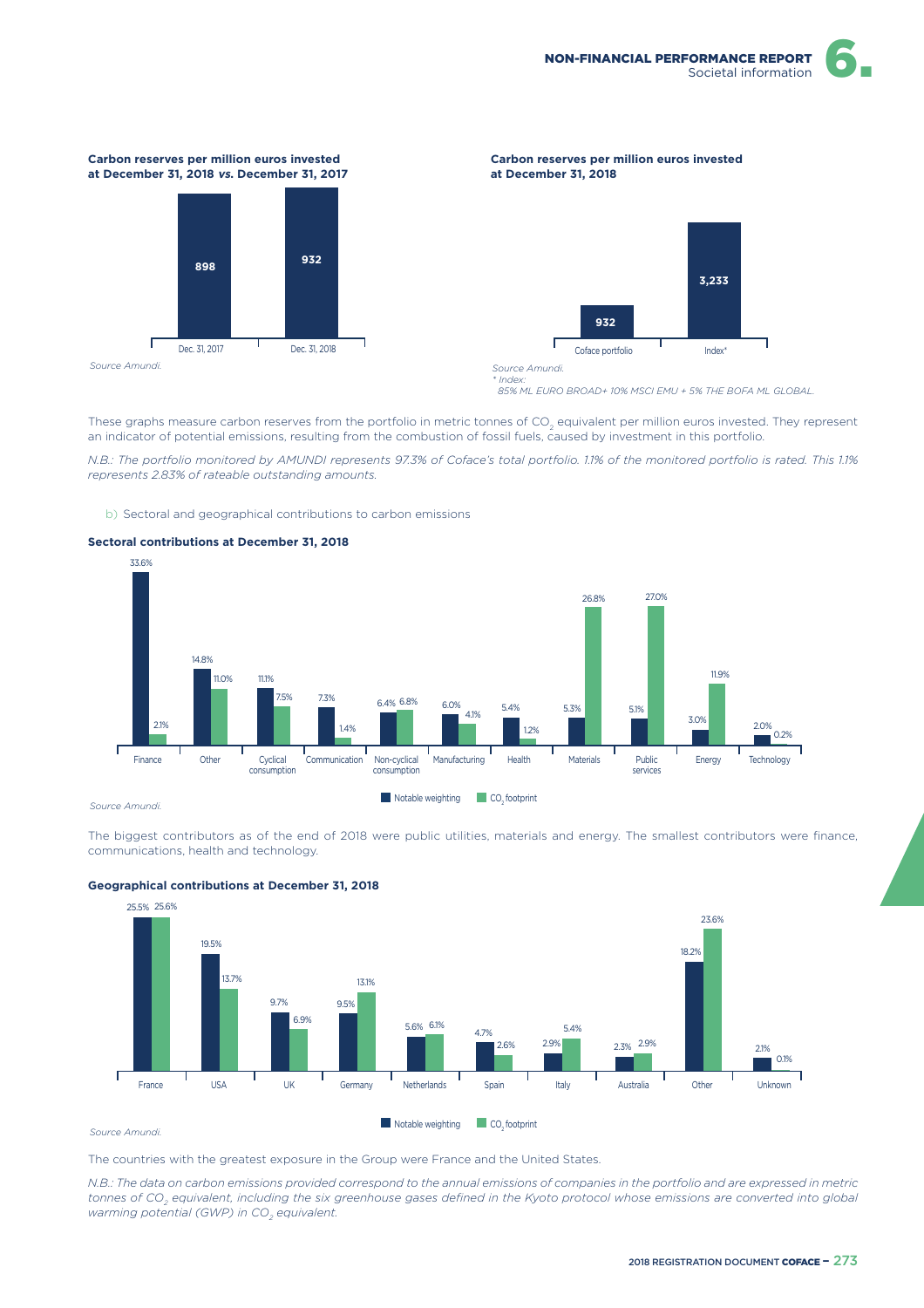# 6.3.5 Fair practices and respect for human rights

The importance of compliance in general is crucial for the management team and is highlighted during each conference or presentation for employees. More specifically, during each top-200 annual conference, the CEO always mentions the importance of integrity and ethics in his speech. In addition, employees' ethical commitments are one of the essential aspects monitored by the executive leadership team through the annual satisfaction survey covering all the Group's employees.

As part of managing non-compliance risks, Coface's code of conduct, which was created for use by all Group employees, was revised in 2018 to reinforce for all employees promotion of the values of integrity necessary for the proper conduct of their professional activities. This code notably emphasises the importance of treating clients fairly by avoiding conflicts of interest and not using information in an employee's possession against the interests of a client, a potential client and co-contracting third parties.

The code of conduct also draws employees' attention to the importance of avoiding any pressure that may come with expensive gifts, which should be reported to the compliance director.

With regard to lobbying, Coface does not directly or habitually carry out any activity in this field and has no employee whose appointed duty or mission involves lobbying public or political entities. Nevertheless, any action undertaken in this respect should naturally be carried out in the context of the ethical rules laid down by Coface in the aforesaid code of conduct, which includes a number of anti-corruption rules.

Within the context of combating money laundering and corruption, every year the Group strengthens the tools and roll-out of procedures to best control all risks linked to financial security. These measures concern all the Group's entities, employees and clients.

The Coface Group has adopted a zero tolerance policy for corruption in all its forms. This policy has been provided to all of the Group's employees, particularly through the Anti-Corruption Code and the code of conduct, which are both prefaced by the CEO. These two documents have been translated into the Group's main languages (specifically French, English, German, Spanish, Italian and Portuguese). They have been made available to all employees and can also be accessed in electronic format on the Group's intranet site.

Since 2017, Coface has focused on implementing the provisions set out in the "Sapin II" law on transparency, anti-corruption and modernisation of the economy. More specifically, the Compliance Department has worked to put in place an Anti-Corruption Code, which includes three sections: a summary of the general guidelines, specific guidelines and practical advice. The general guidelines set out the Coface Group's zero tolerance policy for corruption. They provide definitions of corruption, unfair advantages and the beneficiary concept, as well as the legal framework for corruption. The specific features of corruption involving public agents are also explained. The section on specific rules presents the guidelines for sensitive issues in terms of corruption: gifts and invitations, facilitation payments, political contributions, lobbying, charities and sponsoring.

This Anti-Corruption Code is being supported by:

- ◆ the roll-out of a programme to train and raise awareness among all Group employees; E-learning courses on the Anti-Corruption Code and the code of conduct have been set up for all employees. Each course has been rolled out in the main languages to ensure better understanding by employees;
- ◆ a mapping of corruption risks, drawn up for each Coface Group entity and per function within each entity. The identification of corruption risks has focused on nine risk situations: sales to public entities, gifts, accommodation and travel costs, use of the Company's assets (benefiting third parties for non-commercial purposes), charitable and political donations, sponsoring, employment of people related to civil servants, obtaining of all types of licences, permits and regulatory authorisations, crossborder movement of goods and related activities, governmental lobbying for policies, legislation and/or regulations;
- ◆ a global framework for assessing third parties, which is currently being rolled out. For clients, the KYC (Know Your Customer) procedure already defined the processes for client identification and knowledge and the due diligence measures to be applied, as well as the monitoring and control processes. For suppliers and intermediaries, a control system for third parties was set up in 2018. This is based on a third parties evaluation procedure, which notably describes the scope and controls to be applied with third parties, as well as the governance model;
- ◆ an ethical whistleblowing system. Coface has put in place an internal whistleblowing system, as described in the Anti-Corruption Code and the code of conduct. The internal whistleblowing system was presented in a dedicated and detailed procedure in January 2018, notably based on the following core principles: the people concerned must be able to choose between several channels for reporting and communicating; employees who report incidents in good faith must be protected and their identity must, in principle, remain confidential; alongside this, first-level accounting control procedures were deployed within the Group in 2018, and the 2019 audit plan includes controls by internal audit to check the anti-corruption arrangements.

As part of the implementation in 2017 of a revised KYC evaluation grid, a communication campaign was carried out targeting sales staff on warning signs regarding money laundering, concerning the Company (address, activity, change in turnover given the client sector, number of employees, etc.), the transaction (complexity, unusual behaviour by the client, etc.), the Company representatives (negative information, politically exposed individual, etc.) or problems in obtaining the mandatory documentation. An e-learning training course to combat money laundering was rolled out for all employees in 2018. Each course has been made available in the main languages to ensure better understanding by employees.

As concerns combating financial delinquency, the procedures that are regularly updated and locally transposed notably consist of a general procedure relating to the risk of money-laundering and a KYC procedure. These procedures, revised each year, are accompanied by several application sheets (sheet relating to the functioning of declarations of suspicion, sheet relating to the review of atypical transactions, procedure relating to transfers of cash flows in case of an embargo, or within the context of anti-terrorism). In addition, specific anti-money laundering procedures have been established, notably for sales and debt collection processes.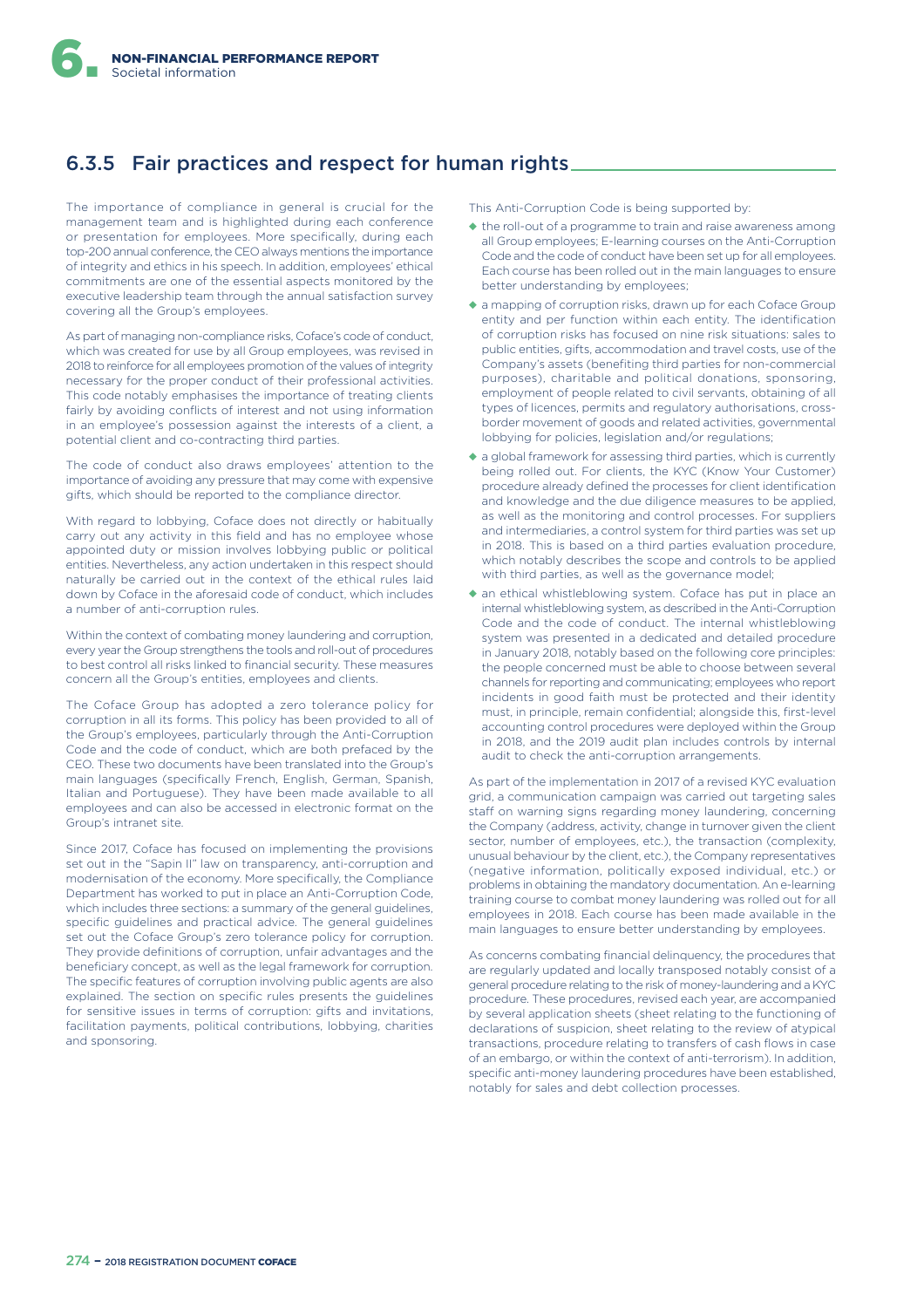

The procedures are implemented by the international network of correspondents in charge of compliance within the Group.

In its business lines, the systematic implementation of the diligence procedures described above allow Coface to avoid operations that are deemed suspect. Moreover, restrictions are applied in the area of arms trade guarantees, prohibiting coverage for companies active in the manufacturing of cluster bombs and/or anti-personnel mines.

In order to complete its measures regarding international and local sanctions, Coface began rolling out an automated filtering tool for all Group entities in 2018 to further strengthen both controls for establishing relationships with new clients and controls on existing clients. Apart from sanctions, the tool also makes it possible to identify negative information on clients (such as involvement in crimes or ofences such as corruption or fraud) and strengthens Coface's management of any reputation risk relating to its clients.

Coface's B-to-B activity does not require specific measures regarding consumer health and safety.

Coface pays great attention to the security of its IT systems and the confidentiality of data concerning policyholders and their clients. An IT charter incorporated into the internal regulations contains all the rules comprising Coface's security system, of which all employees are reminded annually in order to prevent any breach or threat to the data and systems (viruses, cyber-attacks, information leaks, identity theft, hacking, phishing, whaling, etc.). Attention to information system and data security is also demonstrated through the Group's choice of suppliers, the conditions in which it stores data on policyholders and their clients, its implementation of and compliance with the regulation and industry data protection standards (active and passive protection measures such as firewalls, and business continuity plans – see also Section 1.8 "Information systems and processes"), and through the addition of specific contract clauses during both the pre-contractual and contractual phases.

As part of its implementation of EU Regulation No. 2016/679, the "General Data Protection Regulation" (GDPR), Coface adapted its information systems and processes in 2018 with a view to complying with the stricter requirements in terms of personal data protection, including the:

- ◆ appointment of a Data Protection Officer (DPO);
- ◆ formalisation of data processing registers;
- ◆ inclusion of GDPR clauses in contracts with its clients and suppliers;
- ◆ communication of the "Privacy Notice" to Coface clients;
- ◆ choice of the CNIL, the French data protection agency, as the lead authority for cross-border processing within the European Union.

Coface has also launched a project to set up Binding Corporate Rules (BCR), as defined in Article 47 of the GDPR, with a view to setting a global framework for transfers of data outside the European Union.

As a member of the United Nations Global Compact, Coface follows the principles stated therein relating to the protection of human rights:

- ◆ to promote and respect protection of international human rights law in its sphere of influence; and
- ◆ to ensure that it is never complicit in human rights violations.

Coface complies with the tax law applicable in the jurisdictions where the Group operates and ensures compliance with international principles, notably the principles from the OECD's BEPS (Base Erosion and Profit Shifting) project, including the requirement for country-by-country reporting (CBCR). This requirement was introduced by the French Finance Act for 2016 and applies to groups established in France with consolidated annual revenue excluding tax of over €750 million. The country-by-country report must include various elements, such as revenue, tax paid and number of employees. As the ultimate entity of the consolidated group that Coface is part of, BPCE produces and submits country-by-country reports to the French tax authorities, which are shared with the foreign tax authorities that have signed the Multi-lateral Competent Authority Agreement.

Coface has dedicated teams to monitor changes in tax laws and their application within the Group. Coface also works with well-known advisers to review the compliance of its practices and tax position in accordance with the rules applicable.

Lastly, Coface's Know Your Customer procedure includes strengthened vigilance measures when transactions involve one or more entities located in non-cooperative States and territories for tax purposes, as defined by Article 238-0 A of the French Tax Code (*Code des impôts*)<sup>(1)</sup>, or in a country that could create a reputation risk for Coface (even if this country is not specifically included in the list of non-cooperative States and territories under the jurisdiction of the Coface entity that issued the policy).

*<sup>(1)</sup> At January 1, 2010, non-cooperative States and territories are defined as those whose position regarding the transparency and exchange of information for tax purposes has been reviewed by the Organisation for Economic Cooperation and Development and which, to date,*  have not signed an administrative assistance agreement with France allowing the exchange of any information required for the application *of the parties' tax laws, or have not signed such an agreement with at least 12 jurisdictions.*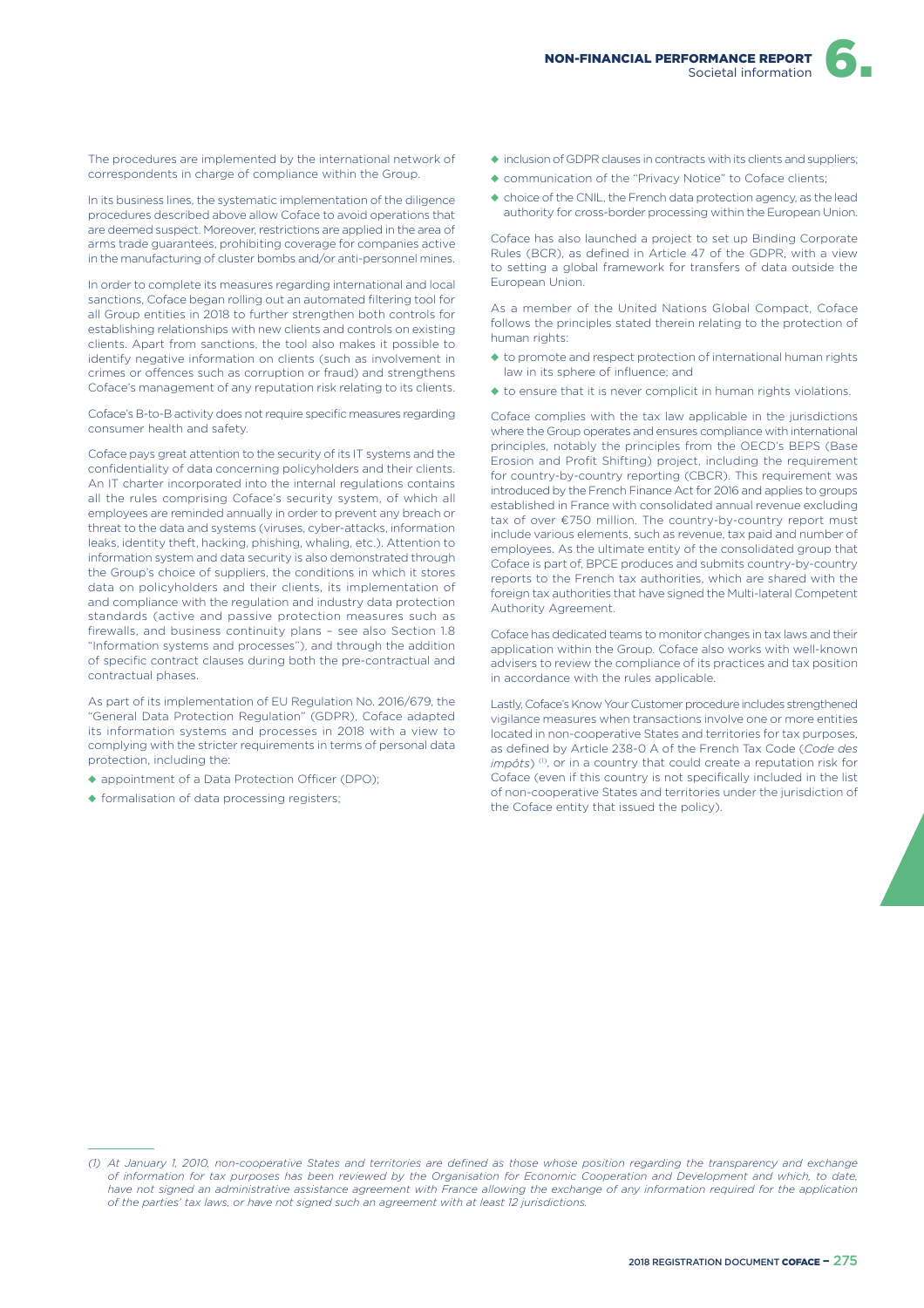# **6.4 CSR INITIATIVES ENVISAGED IN THE MEDIUM TERM BY COFACE**

Thanks to a discussion launched in the last quarter of 2014, which involved the participation of all its regions of business, the Company developed throughout 2015 a medium-term CSR plan examined by the Board of Directors in December 2015. This plan includes the follow-up of initiatives already existing at Group level and the launch of a certain number of new initiatives. These initiatives concern corporate governance, clients and prospects in all its geographic regions of business, the Group's employees, its environmental footprint and its societal environment.

In this respect, a decision was made to strengthen Coface's CSR reporting by setting up a dedicated CSR page on the Coface website, which was completed in 2016 and improved in 2017 by the addition of new content.

The Company has made a commitment to raising the awareness of its policyholders and prospects about relevant environmental, social and governance issues through segment-specific economic studies on its website, some of which refer to CSR issues. As it does every year, Coface's Economic Research Department published several studies in 2018 on the economic situation in emerging countries ("A new deal of cards for emerging markets"

and "Country and sector risks barometer" published each quarter) and the renewable energy sector (Wind energy: how long will the wind stay in the industry's sails?).

The Company will pursue and step up its social initiatives with a particular focus on defining a diversity policy that includes, in particular, the employment of people with disabilities.

Environmental reporting is extended each year to new countries to improve the monitoring of the Group's carbon footprint and identify the investments required for better energy consumption.

Lastly, Coface Trade Aid has continued to benefit the Company's societal environment with its charity actions for economically underprivileged populations, with a determination to refocus its actions on local economic development as conveyed by the Company's values and missions.

In 2018, discussions took place on the integration of CSR into Coface's business model, in order to meet the new requirements resulting from the transposition of EU Directive 2014/95/EU into French law.

# **6.5 REPORTING FRAMEWORKS AND METHODOLOGY**

The non-financial performance report has been drawn up to meet the requirements of Articles L.225-102-1 and R.225-104 to R.225-105-2 of the French Commercial Code.

# General organisation of the report

In 2018, Coface further strengthened its non-financial reporting guidelines to ensure a unique and consistent framework across the reporting scope.

The information presented in this document was produced internally on the basis of information provided by the heads of each area concerned. The corporate information and indicators were supplied by the Human Resources Departments of the entities in the reporting scope and by the person in charge of Personnel Reporting, and were coordinated by the Group Human Resources (HR) Department.

The environmental information comes from the departments in charge of facilities management in the reporting scope. The societal information was supplied by the Compliance Department, and information on the socially responsible investment policy was supplied by the Group Investment, Financing and Treasury Department. These last three categories of information were coordinated by the Group Legal Department.

# Reporting period

Unless stated otherwise, all figures refer to financial year 2018, corresponding to calendar year 2018. Comparable data, on a like-for-like basis, is sometimes presented for previous years for purposes of comparison.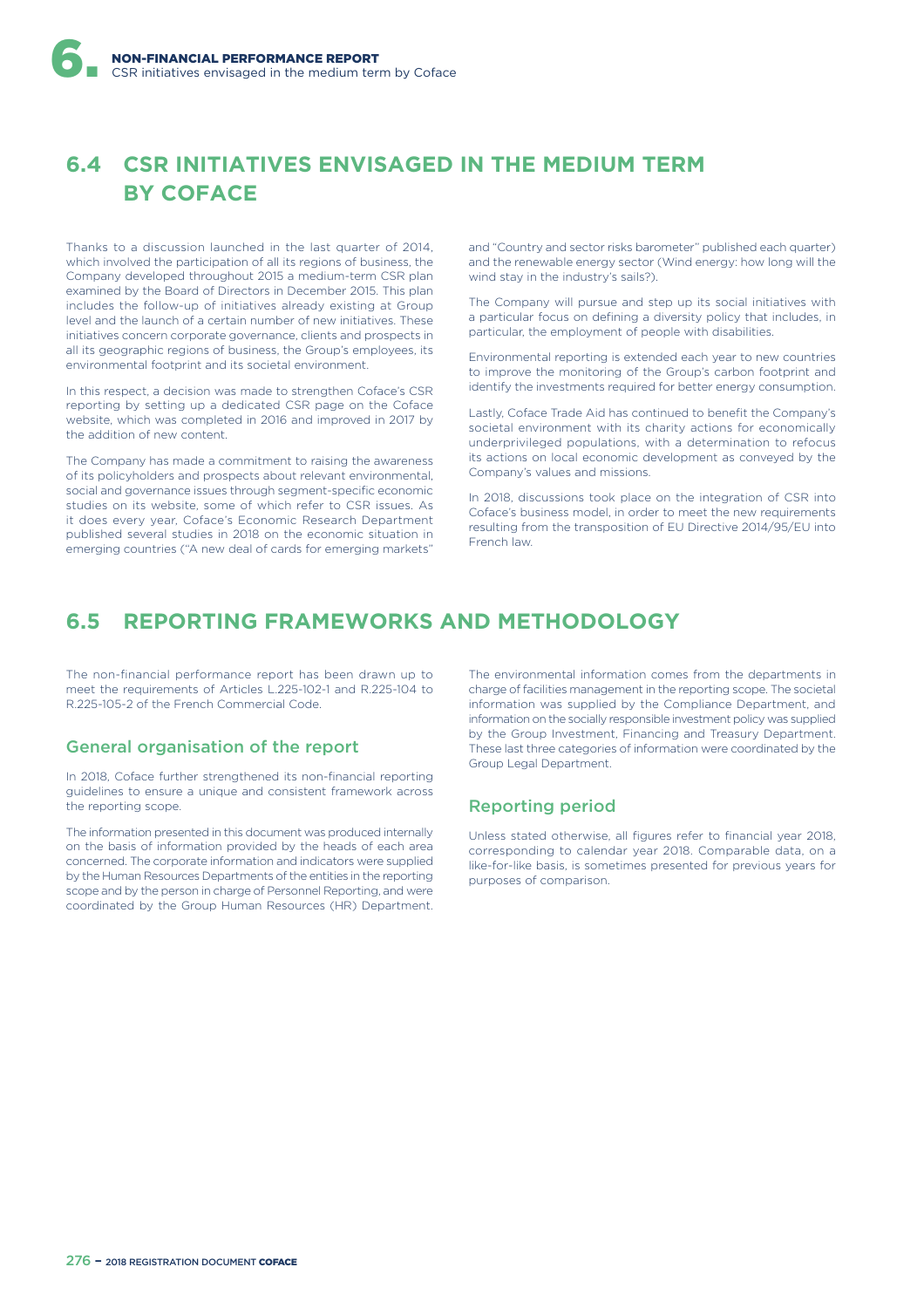## Reporting scope

The information presented in this Document was produced for the first time for financial year 2014, and the figures contained therein concerned the French scope, with an illustration of the policies, processes, tools, initiatives and actions at Group level.

Since 2014, the Group has extended its reporting scope during each new reporting year, as presented in the table below. The Group plans to continue this extension to make its reporting as representative as possible with regard to the Group's workforce and revenue.

Workforce figures are always reported for the Group scope.

| <b>Financial</b><br>year | <b>Reporting scope</b>                  | Information regarding the scope added                                                                                                                                                                                                                                                          | Scope<br>representativeness<br>with regard to the<br>Group's workforce | Scope<br>representativeness<br>with regard to the<br>Group's revenue |
|--------------------------|-----------------------------------------|------------------------------------------------------------------------------------------------------------------------------------------------------------------------------------------------------------------------------------------------------------------------------------------------|------------------------------------------------------------------------|----------------------------------------------------------------------|
| 2014                     | France                                  | The French scope concerns (i) COFACE SA and<br>(ii) its subsidiary, Compagnie française d'assurance<br>pour le commerce extérieur (iii) excluding its second<br>subsidiary, Coface Re, which is not registered in<br>France and has a total workforce of 11 employees<br>based in Switzerland. | 24%                                                                    | 20%                                                                  |
| 2015                     | France<br>and Germany                   | The German scope concerns the three German<br>companies, Coface Finanz GmbH, Coface Rating<br>GmbH and Coface Debitorenmanagement GmbH,<br>as well as the German branch of Compagnie française<br>d'assurance pour le commerce extérieur.                                                      | 40%                                                                    | 36%                                                                  |
| 2016                     | France, Germany<br>and Italy            | Italy includes the insurance branch of Compagnie<br>française d'assurance pour le commerce extérieur<br>and a service company devoted to debt collection<br>operations, Coface Italia SRL.                                                                                                     | 43%                                                                    | 43%                                                                  |
| $2017*$                  | France, Germany,<br>Italy and Spain     | Spain includes the insurance branch and a service<br>entity, Coface Servicios España.                                                                                                                                                                                                          | 42%                                                                    | 53%                                                                  |
| 2018                     | France, Germany,<br>Italy, Spain and UK | The UK includes the insurance branch of Compagnie<br>française d'assurance pour le commerce extérieur,<br>Coface UK Holdings Ltd and a service entity,<br>Coface UK Services Ltd.                                                                                                              | 43%                                                                    | 56%                                                                  |

*\* Although the reporting scope was significantly extended in 2017, its workforce representativeness decreased due to a reduction in the workforce in France. This decrease was due largely to the transfer of the State guarantees management business to Bpifrance Assurance Export on January 1, 2017, which resulted in 249 departures.*

# Methodological details on the information communicated

#### **Corporate**

- ◆ The corporate indicators, excluding the Group's workforce, concern the French, German, Italian, Spanish and UK scope in 2018. However, as mentioned above, the description of policies, processes and HR tools are defined at Group level.
- ◆ All figures concerning the workforce, seniority, age and diversity were obtained from Group HRD Reporting, an online internal tool.
- ◆ The workforce figures provided relate to employees at December 31, 2018 on permanent or fixed-term contracts (including expatriates and people who have temporarily left the Company), excluding people who have permanently left the Company, interns, trainees, V.I.E (international intern in a company) participants, temporary staff, consultants and sub-contractors.
- ◆ Cases of long-term sick leave (over three months) are now classed as "employees who have temporarily left the Company".
- ◆ Employee arrivals include all employees recruited on permanent and fixed-term contracts since 2018.

Contract renewals are not recorded as new arrivals. However, any person who was not part of the recorded workforce (consultant, intern, etc.) and is awarded a fixed-term or permanent contract must be recorded as a new arrival.

- ◆ The number of departures includes all the reasons for departures for people on permanent and fixed-term contracts: resignation, dismissal, termination by mutual agreement, end of probation period initiated by the employee and/or employer, retirement or death, until December 31 of the year (inclusive). Cases when fixed-term contracts have ended are not included in the list of departures.
- ◆ The indicator for the "percentage of female managers" takes into account the percentage of female managers in the workforce at December 31, 2018, *i.e*., the number of women in management positions among the workforce (numerator) over the total number of employees in manager positions (denominator).
- ◆ The following employees must be recorded as managers:
	- 1/ General management;
	- 2/ Middle management and managers.
- ◆ Workplace accidents and data on disabilities are reported in accordance with local regulations.
- ◆ Training for France, Germany, Italy, Spain and the UK includes internal training, external training and e-learning, referring to initiatives to develop employees' skills and including an educational objective and a supporting document to record the training period. The figures show the number of trainees benefiting from training in 2018, including employees who took part in a training course before leaving the Company. An employee who has taken part in several training courses is counted only once.